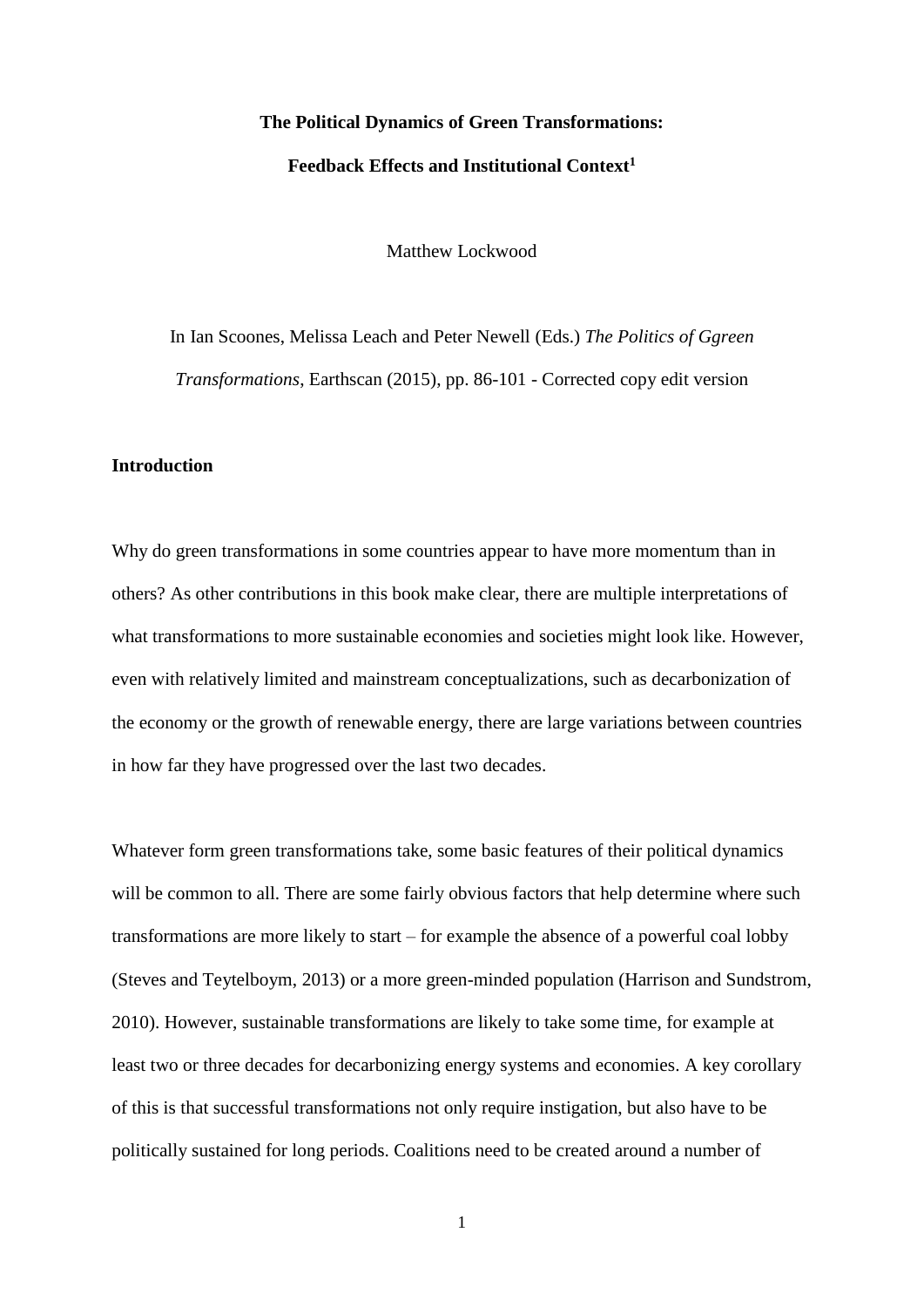different objectives (see Schmitz, chapter 11 and Newell, chapter 5), but they also have to be kept together and expanded over time. Eventually, as the costs of more sustainable technologies and processes come down, green transformations should become economically self-sustaining, led effectively by a new green demand paradigm (Perez, 2013). But until that stage is reached, public policy is needed to lead the transformation. Such policy will tend to be highly political because it effectively involves a process of creating and managing rents to pay for the development of greener products and processes (Schmitz et al, 2013).

In this paper I argue that the sustainability of green transformations depends heavily on the *political effects of policies* aimed at bringing about transformation. These effects in turn either strengthen or weaken support for such policies, causing positive or negative feedback effects and divergent policy paths. In the political science literature such knock-on effects are known as 'policy feedback'. My focus here is on public policy-making, since this will inevitably be needed for large-scale transformations of economies, but I would argue that the same set of issues also apply to campaigns and other actions by social movements or civil society organizations. Unless they create some form of positive feedback through their actions or ideas, such movements and organizations will not be able to lead significant transformations. Especially for transformations relating to global sustainability problems (including most 'planetary boundaries'), this dynamic is crucial, since such problems in themselves are not seen by the majority of people as sufficiently urgent to prioritise action, or pose severe collective action challenges that block change.

The political effects of policies depend in part on how policies are designed. However, both policy design and their political consequences will also be affected by the nature of *underlying institutions and dominant ideas*, which vary between countries (Morgan et al,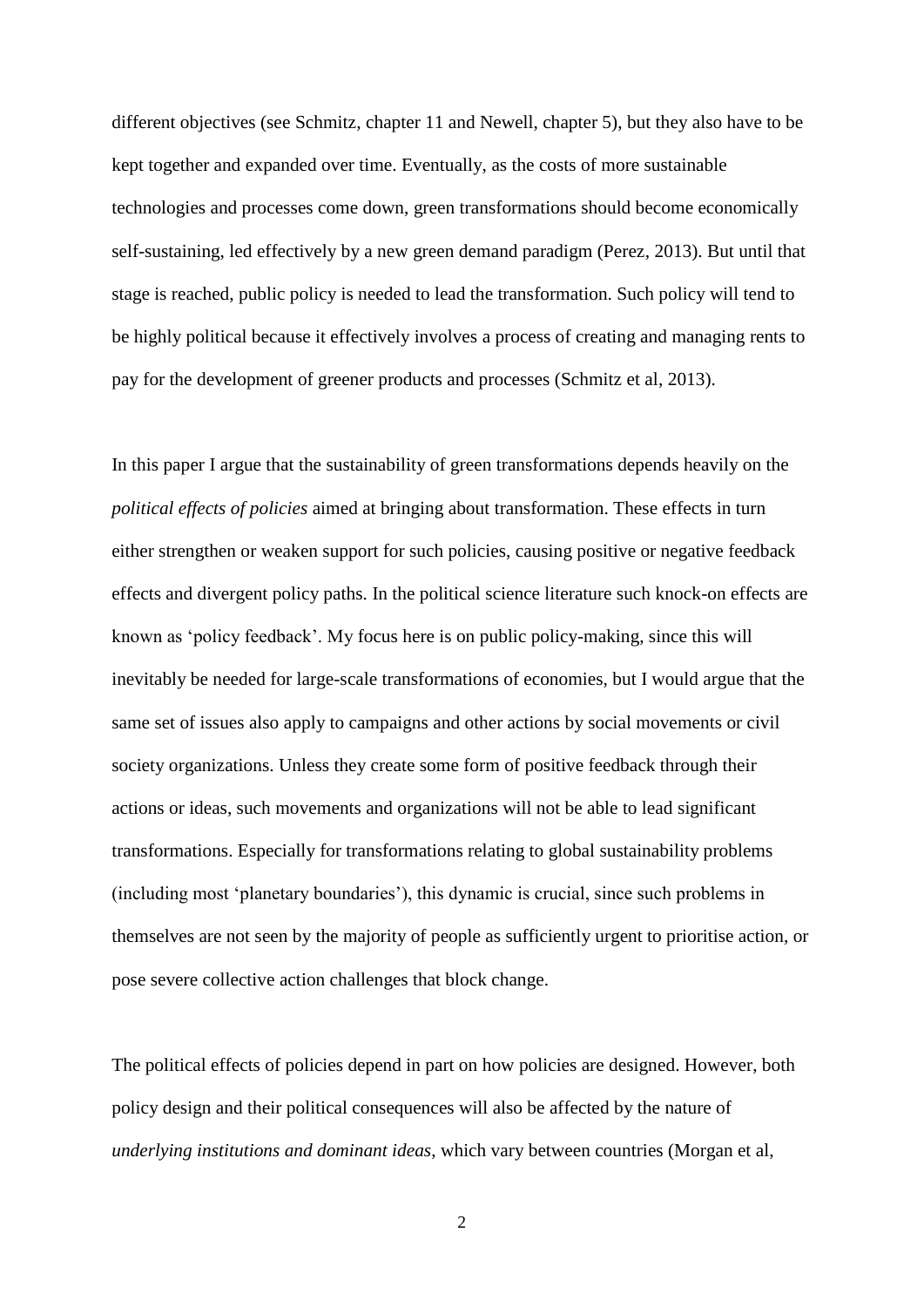2010). The factors of policy feedback and underlying institutions are likely to play a major role in shaping the speed and likely success or failure of transformations, since they help determine the political dynamics of transformation. They also point to the possibility of trying to accelerate transformations.

Below, I explore these issues through a number of comparative examples, a particularly useful approach, since it allows the examination of divergent pathways. I focus on renewable energy policy, so it is useful first to briefly consider the political forces and relationships at work in the energy sector (section 2). Section 3 then examines the concept of policy feedback, and how it can be a useful analytical tool for understanding the dynamics of renewable energy policy in Germany, the UK, India and China. Section 4 brings in the role of institutional context and revisits the case studies. The chapter concludes with some reflections on the approach, its relation to the issue of social justice, and implications for accelerating green transformations.

# **The politics of energy**

In modern energy sectors there are broadly three groups of actors that are important for political dynamics: *energy providers*, *policy-makers* and *users of energy* (e.g. Scrase and Smith, 2009, p710). The relationships between these groups of actors ultimately determine investment, technological change and outcomes such as greenhouse gas emissions, all of which will have further feedback effects on actors (Figure 6.1).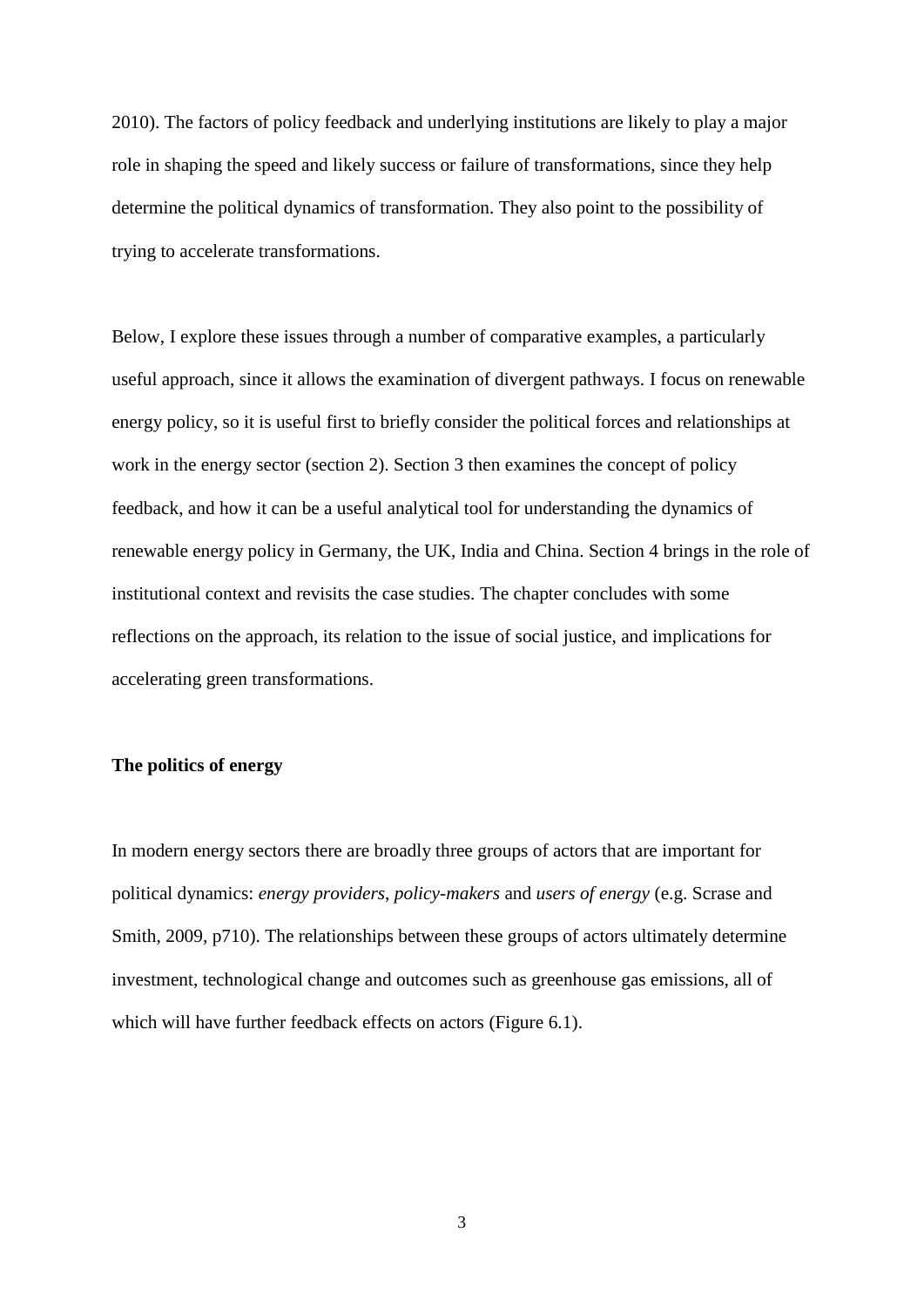## **Figure 6.1**

**Political and economic dynamics in the energy system**



Source: Lockwood et al (2013)

Energy providers can in principle be of any size, from individuals to multinational corporations, and privately or state owned, although in most contexts the politically important incumbent actors are large companies. Their investment decisions, especially for new technologies, will be shaped heavily by incentives, risks and regulations set by policymakers. Once made, these decisions create vested interests that shape the subsequent actions of incumbents in energy markets. This is particularly so in the energy sector because infrastructures are so long-lived, and so give a heavily path-dependent nature to regimes and transitions. However, large energy firms are rarely passive and usually seek to influence policy actively through a range of means, including direct lobbying, secondments to government, and sitting on technical committees that shape markets, all backed up with the threat of investment strikes (Jessop, 1990) or divestment leading to the lights going out. In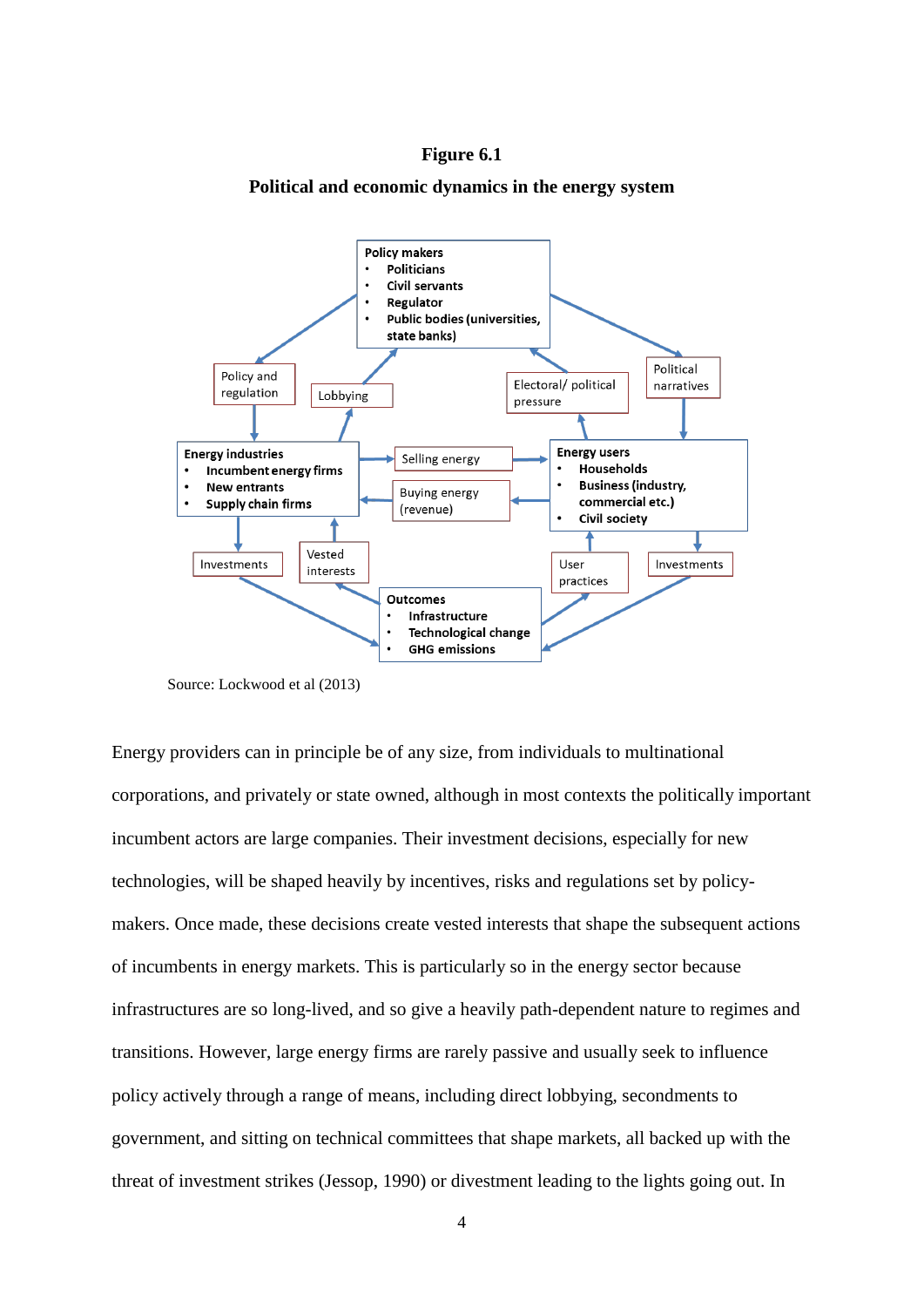privatized and liberalized markets, a key objective for incumbents in influencing regulation and policy will often be to maintain high costs of and barriers to entry in markets (e.g. Stigler, 1971), meaning that new and potentially innovative new companies will find it harder to enter the energy sector.

However, in addition to being lobbied by energy providers, politicians will also pay attention to the relationships they have with energy users, which encompasses both the general public and businesses outside of the energy sector. Political elites may also be concerned about climate change and want to see change towards low-carbon energy, either because that is what the public want, or because of personal conviction. Amongst businesses, large energyintensive users tend to lobby strongly against policies that increase energy costs, while other businesses may support transitions because they see opportunities for revenue in low-carbon products and services and in owning renewable energy assets. This split in views can even run within a single company, for example Siemens, which manufactures both wind turbines and conventional turbines for coal and gas power plants.

Overall, much of the process by which policy-makers shape the institutions that govern the energy system is effectively a balancing act between the perceived interests of energy users with those of energy provider incumbents (Peltzman, 1976). This is what makes a sustainable energy transition so challenging, because policy-makers have to find some way of managing this balance through a process of profound change.

This framework is very general. The actors and relationships in any actual case will depend on the institutional context. For example, in many OECD countries, the energy sector has been liberalized, and incumbents are large (often multinational) private corporations. In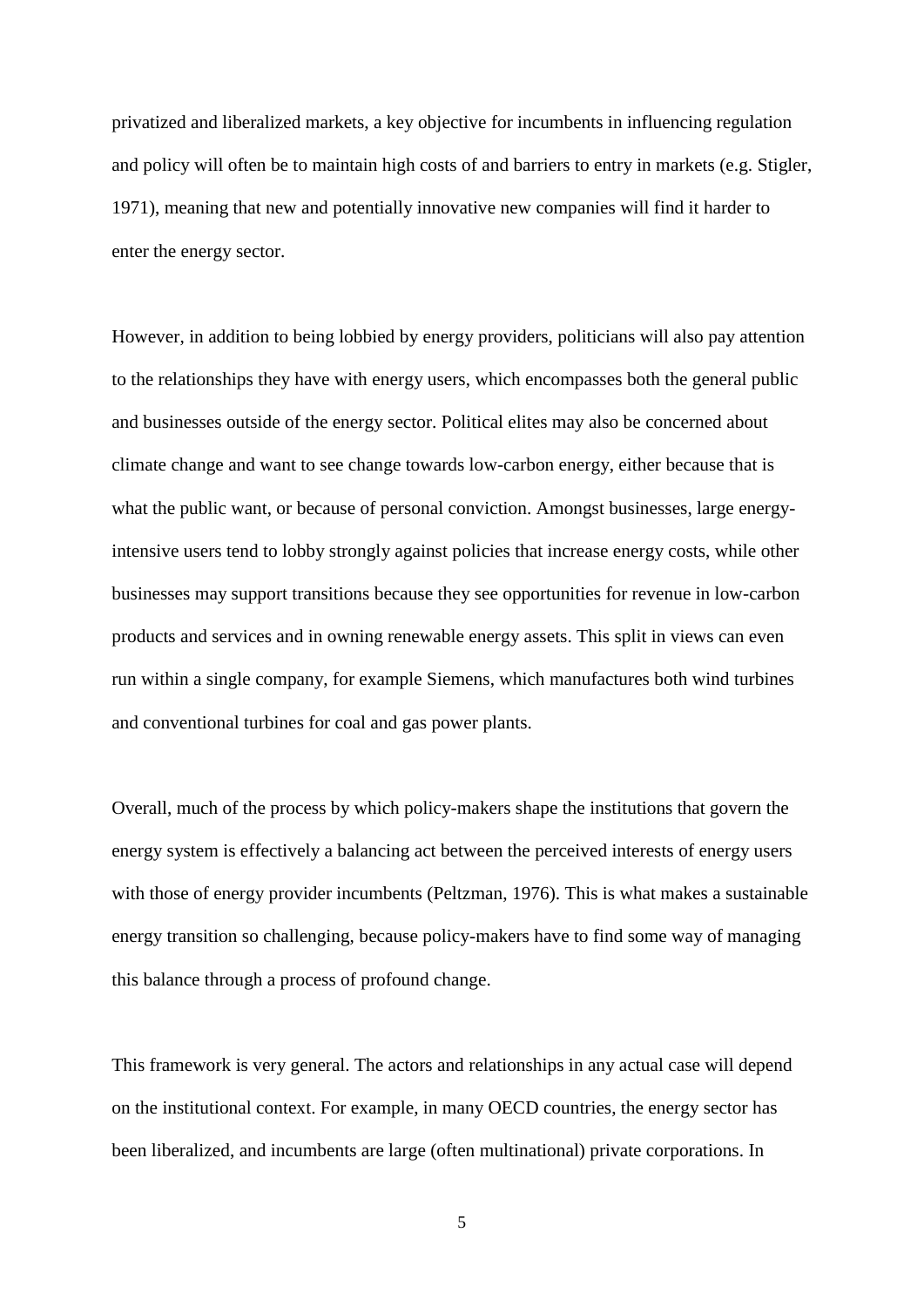countries like China and India, most energy companies remain state-owned, giving their relationships with policy-makers a different quality. There will also be differences in the relationship between policy-makers and energy users, determined especially by differences in the nature of politics between countries. This can apply even between countries with apparently very similar polities. For example, Germany and the UK are both mature European democracies, but Germany's proportional representation electoral system means that environmentally-minded voters have enjoyed much stronger political representation through its Green Party, whereas in the UK the first-past-the-post system prevents this, and the route to influencing policy goes via environmental campaign organizations. In nondemocratic systems, such as China's, the relationship between political elites and mass publics is obviously different again, as political pressure comes not through voting but through different kinds of demands from a range of actors, from urban communities protesting about pollution, to local governments seeking to maximise economic growth (Lampton, 2014). However, even in authoritarian China, ensuring that energy is available at an affordable cost will still be a major concern of political elites (e.g. Yuan and Zuo, 2011).

# **Feedback effects and renewable energy policies**

# *Policy feedback effects*

The idea that policies can have political effects is now a well-established idea in political science, with a number of applications in areas such as welfare and pensions policy (e.g. Béland, 2010). As Skocpol puts it, 'Policies not only flow from prior institutions and politics; they also reshape institutions and politics, making some future developments more likely, and hindering the possibilities for others' (quoted in Patashnik and Zelizer, 2009, p1).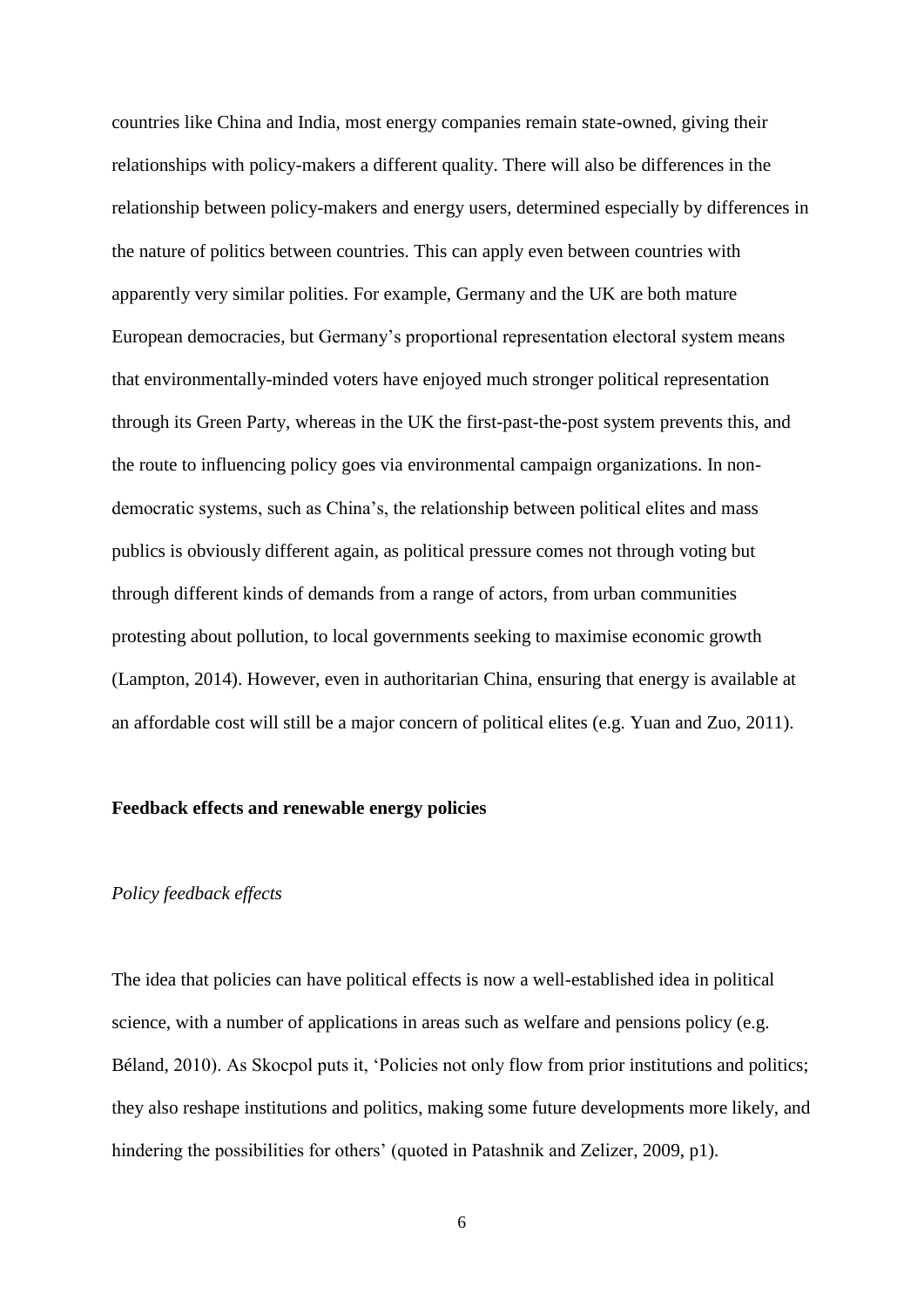In a classic essay on such effects, Pierson (1993) distinguishes a number of potential routes for such effects. One is that policies distribute resources and create material incentives, which can work to create or strengthen particular *social interest groups*: 'Public policies often create "spoils" that provide a strong motivation for beneficiaries to mobilize in favor of programmatic maintenance or expansion' (Pierson, 1993, p599). Secondly, policies can also transform *state capacities and institutions*, changing the administrative possibilities for government initiatives in the future and affecting later prospects for policy implementation. For example, policies that involve the collection or generation of new types of information then make possible other kinds of policies dependent on that information.

Most importantly, feedback effects can work via what Pierson calls the 'mass public', transforming the interests, identity and political participation of large groups of people. For example, the introduction of social security in the US created the conditions for the invention of a new social category ('retired people') and the formation of the politically powerful American Association of Retired Persons (AARP). Another important mass public policy feedback effect can occur where a policy induces large numbers of people to make commitments or investments that it subsequently becomes 'both expensive and politically perilous' (Béland, 2010, p575) to reverse, thereby 'locking in' the policy decision (see also Pierson, 1993, p610).

As well as the allocation of material or political resources, there are also what Pierson calls 'interpretive effects' (1993, p611), where policies may produce 'cues' for parts of the electorate that 'help them develop political identities, goals, and strategies' (ibid, p619). Particular policies can become iconic of particular political approaches, and help mobilize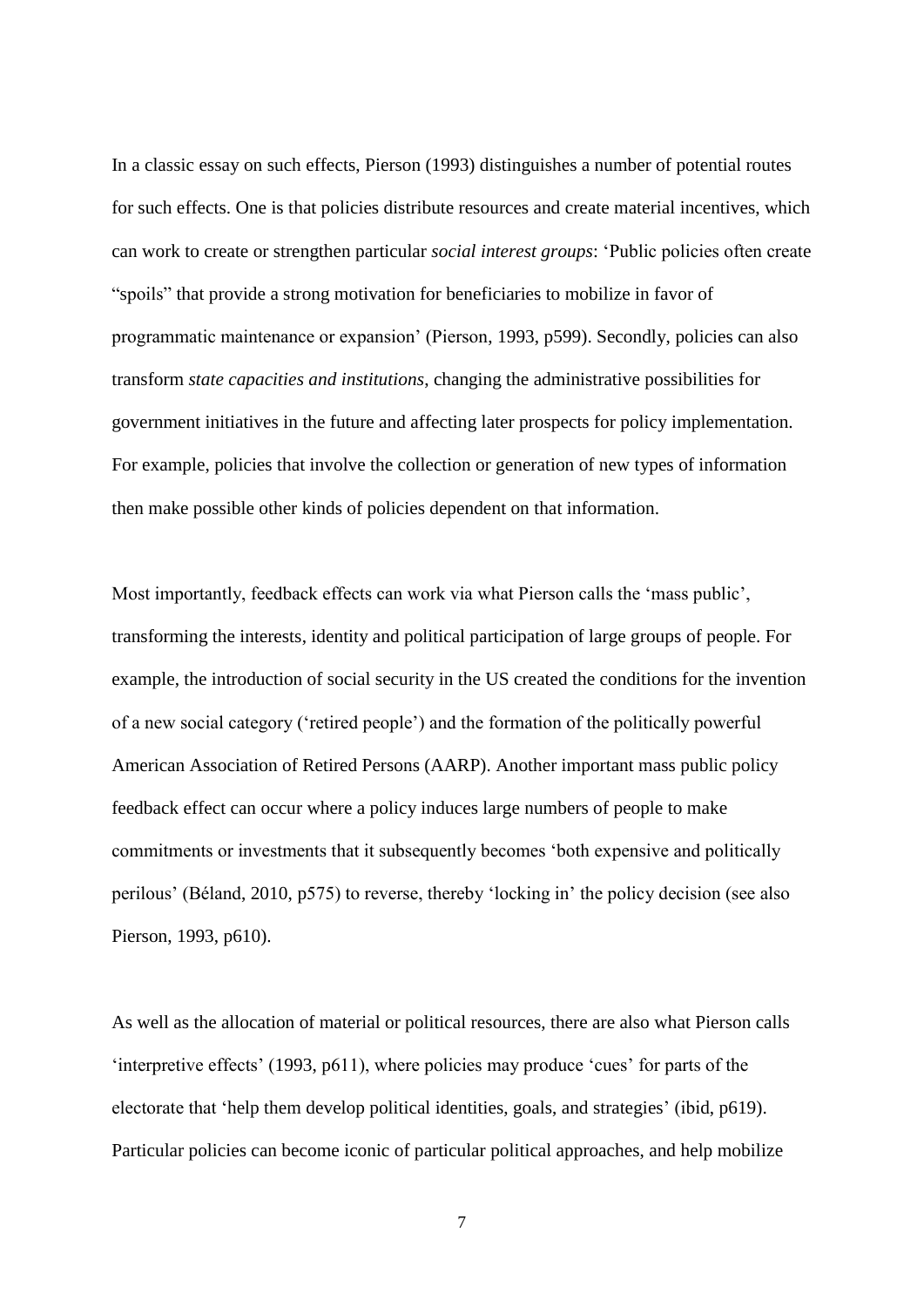support for or opposition to that approach, above and beyond any material effect. Given the complexity of modern life, policies can generate 'focusing events' or cues for social actors, but in that process also 'heighten the visibility of some social and political connections while obscuring others.'

Much of the policy feedback literature has tended to focus on cases of *positive* feedback, not least because it is in these cases that policies become successfully entrenched. As Pierson (2000, p259) notes, positive policy feedback is one of the drivers of *increasing returns* in politics, which by analogy from economics (e.g. Arthur, 1989) creates the lock-in noted above. Increasing returns also makes political processes path-dependent, in the sense that small details of policy design or institutional context will lead to rapidly diverging paths if one involves positive feedback and the other does not. By contrast, *negative* political feedback effects undermine policies and limit their transformative reach (Pierson, 1993, p600; Béland, 2010, p575). This is particularly important for understanding the political dynamics of attempted green transformations, since such transformations often involve additional financial costs and challenges to vested interests, which can quickly create opposition.

Overall, whether and how quickly transformation occurs depends on the balance of positive and negative effects, whether policies can be amended to improve that balance, or indeed whether new and more transformative policies are feasible (Weaver, 2010, p138). Where policies have strongly positive feedback effects they become successfully locked in, but where there are both potential negative and positive feedbacks there can be a 'snakes and ladders' pattern whereby what appear to be similar policies can diverge according to which feedback effect dominates (Weaver, 2010).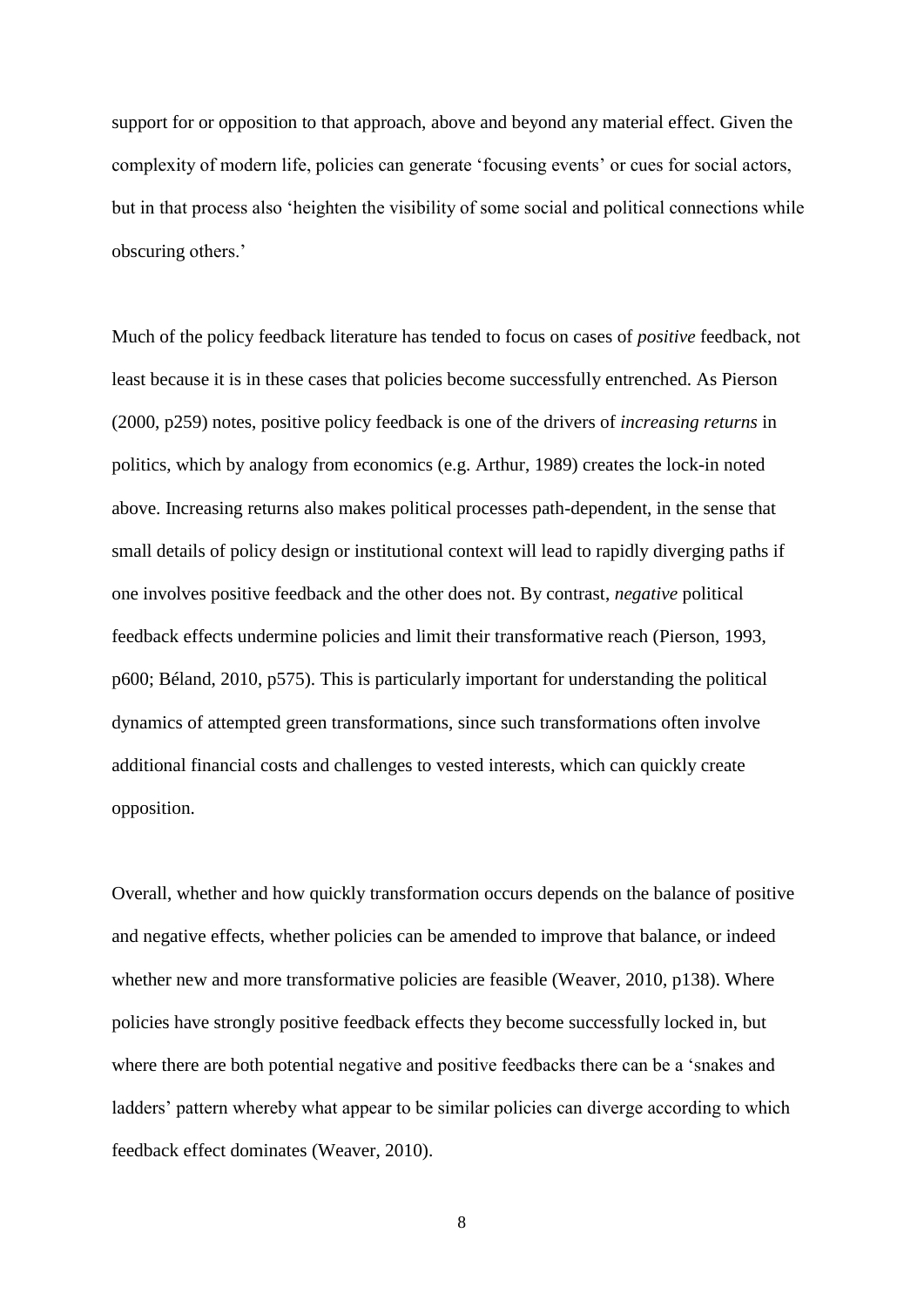These considerations clearly apply to the example of renewable energy raised above. Most countries have some kind of support policies for renewable energy, yet in some countries these have not gone very far whereas in others they have taken off. It might be argued that contrasts are simply due to the extent or generosity of subsidy, but this in itself begs the question of how higher levels of subsidy (which are clearly seen in countries like Denmark and Germany) are politically sustained.

One factor which might be expected to have an influence on the knock-on effects of policies is *policy design* (Pierson, 1993, Patashnik and Zelizer, 2009). Apparently small differences in policy design may lead to quite big differences in who can access the benefits from the policy, how those benefits are distributed, what the cost is and who bears that cost. Different policy approaches can also have varying interpretive effects, resonating strongly or falling flat with existing or new constituencies, and leading to large divergences in political sustainability. In the case of renewable energy policy design, a key issue is how different designs affect the political dynamics of the energy sector discussed in section 2 above and in particular the balance between producers and users.

# *Germany and the UK*

Germany and the UK provide contrasting examples of how policy feedback has produced different pathways in the growth of renewable energy. At the start of the 1990s, neither Germany nor the UK generated significant amounts of electricity from renewable sources. In Germany, policies adopted from 1990 onwards led to rapid sustained growth in renewable electricity capacity which actually accelerated after 2000. In the UK, renewable electricity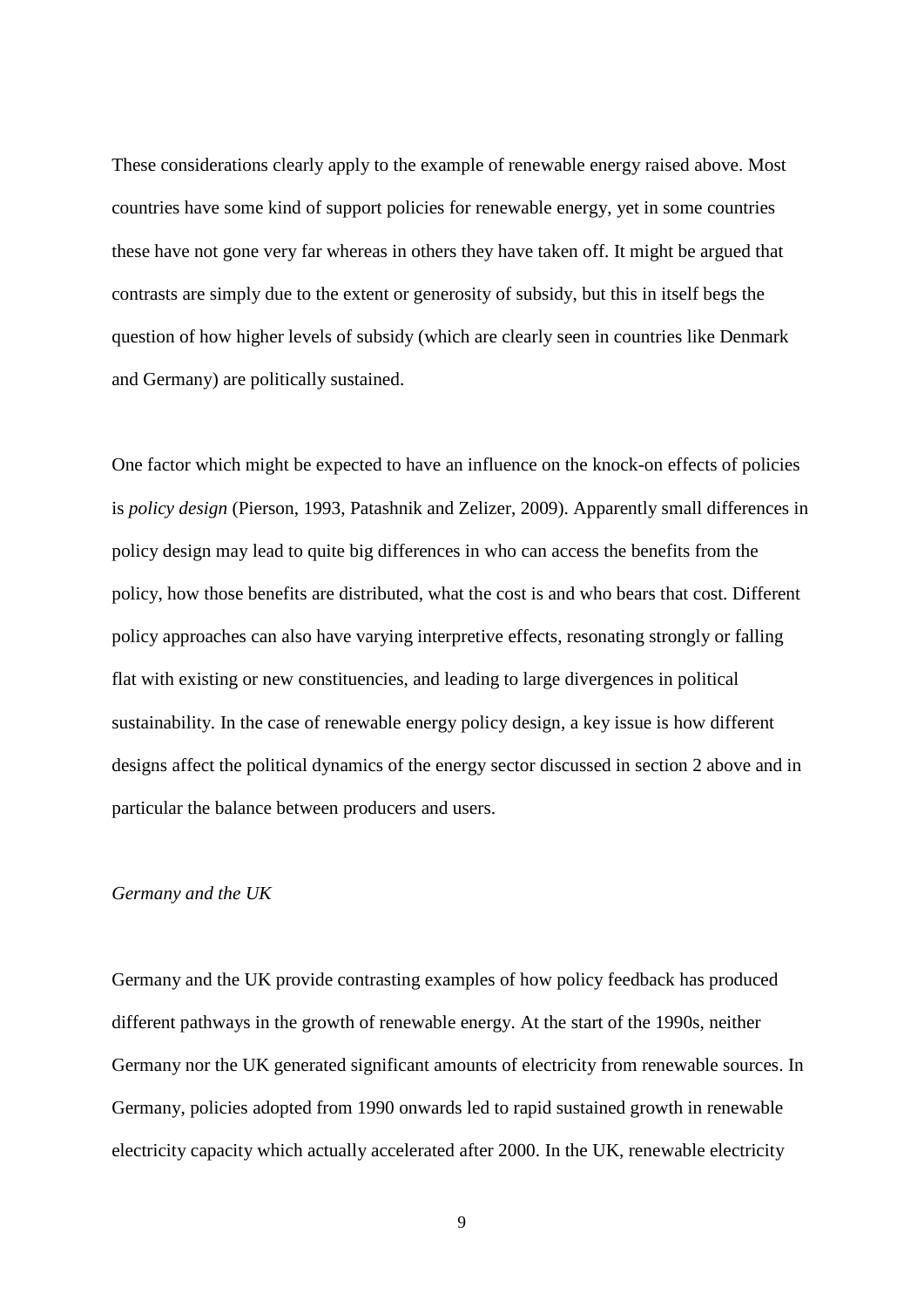was also eligible for support from around the same time, but growth has been much slower. By 2012, total renewable generation in the UK was around 11 per cent of total demand, less than half the share in Germany. The growth of renewables has generated negative feedback effects in both countries, especially opposition on grounds of cost. But a key difference is that Germany's policy approach created considerable positive feedback effects which are largely absent in the UK, leaving the policy there far more politically exposed, and currently in some trouble.

The growth of renewables in Germany has undoubtedly benefitted from higher levels of environmental awareness and stronger opposition to nuclear power than in the UK. However, the nature of the policies adopted in the two countries has also been distinctively different. Germany's policies have offered stable, technology-specific prices to renewable generators (fixed prices from 2000), and a guaranteed market. By providing attractive returns with low risk and ensuring grid connection (Mitchell et al, 2006), a key aspect of the feed-in tariff was that its benefits could be accessed by a range of groups, including farmers, households, cooperatives, schools, small businesses and municipalities, rather than large energy companies, which were in fact excluded from the policy. The policy supported a range of technologies, not only wind but also solar photovoltaics (PV), biomass and anaerobic digestion. The fact that conservative farmers in areas such as Bavaria benefitted from the policy was particularly important for the keeping Germany's centre-right political party on board.

A coalition of political support for renewable energy rapidly grew through the 1990s (Jacobsson and Lauber, 2000, p266), created partly by the development of vested interests, with 340,000 Germans having invested around €12 billion in renewable energy projects by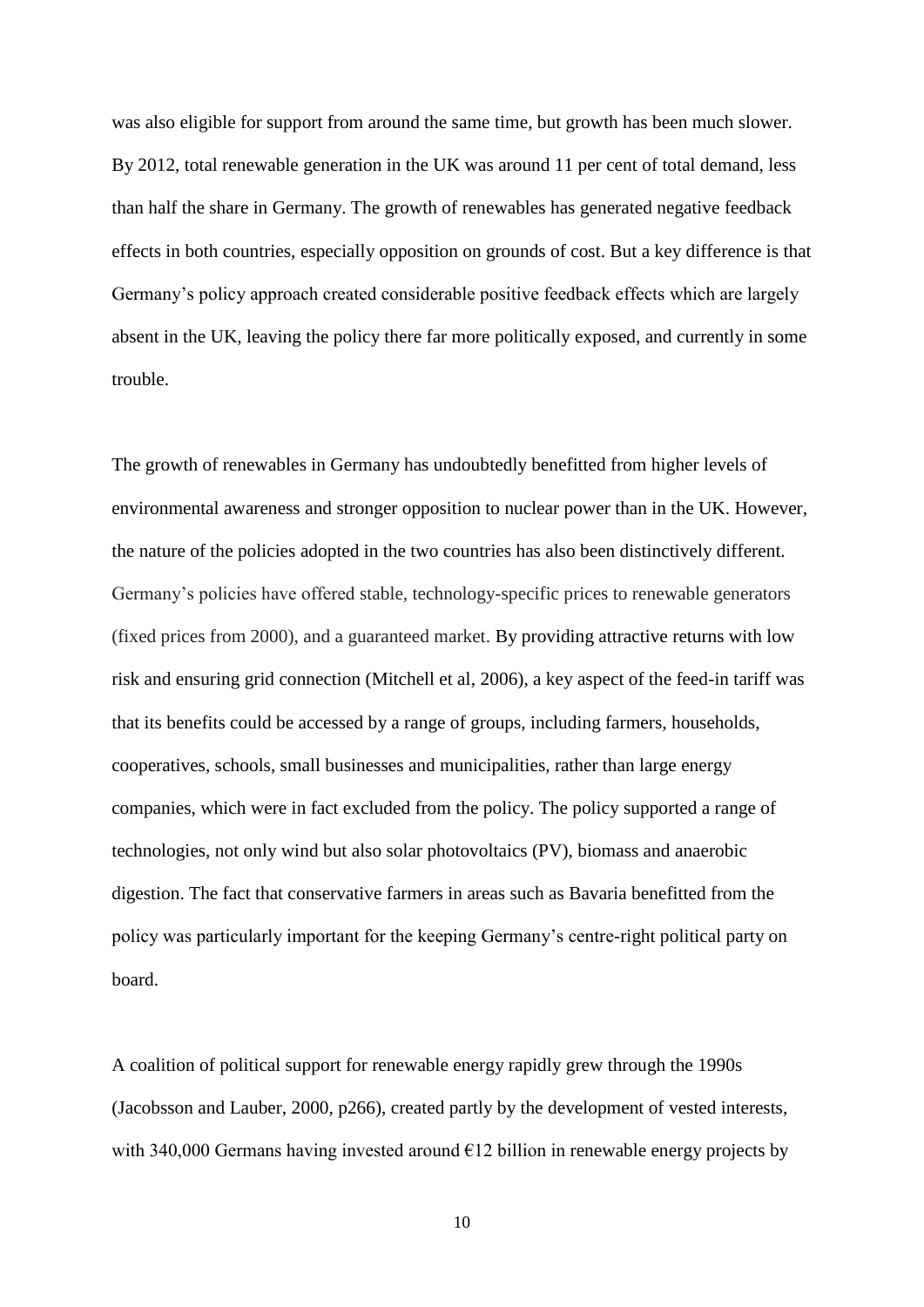the early 2000s (Sawin, 2004, p25). There were also political effects that worked via the strengthening of interest groups , with an increasing professionalization of renewable energy associations, amidst strong support from the Green Party and the Ministry of the Environment (Laird and Stefes, 2009). In addition, because renewables policy was linked to industrial policy, especially from the late 1990s onwards, employment in factories producing wind turbines and solar PV panels created a new constituency in favour of a strong renewables policy, especially in the former East Germany.

This wide coalition helped to maintain and strengthen renewables policy; for example, it was the involvement of municipalities in the 1990s that prevented the collapse of solar PV (Jacobsson and Lauber, 2006, p266). When the first renewable energy law was threatened by legal action by the large utilities in the late 1990s and the Government proposed a reduction in feed-in rates, the Green Party mobilized a wide coalition of environmental groups, solar industry associations and companies, trades unions and regional politicians to successfully oppose the changes (ibid, p265).

Germany's renewable policy has not been without negative feedback effects. It provoked strong opposition from the incumbent energy companies and over time the overall cost to energy consumers has grown, despite sharp falls in the prices of wind turbines and solar panels. At the same time, some of the employment benefits have evaporated as solar PV producers have been undercut by Chinese imports. Nevertheless, despite current debates about cost, the growth of renewable energy in Germany looks set to continue to enjoy broad support. The main political party opposed to further expansion lost all its seats in the 2013 Parliamentary elections, and the German government pressed strongly for a national renewables target to be part of the European 2030 package in early 2014. The new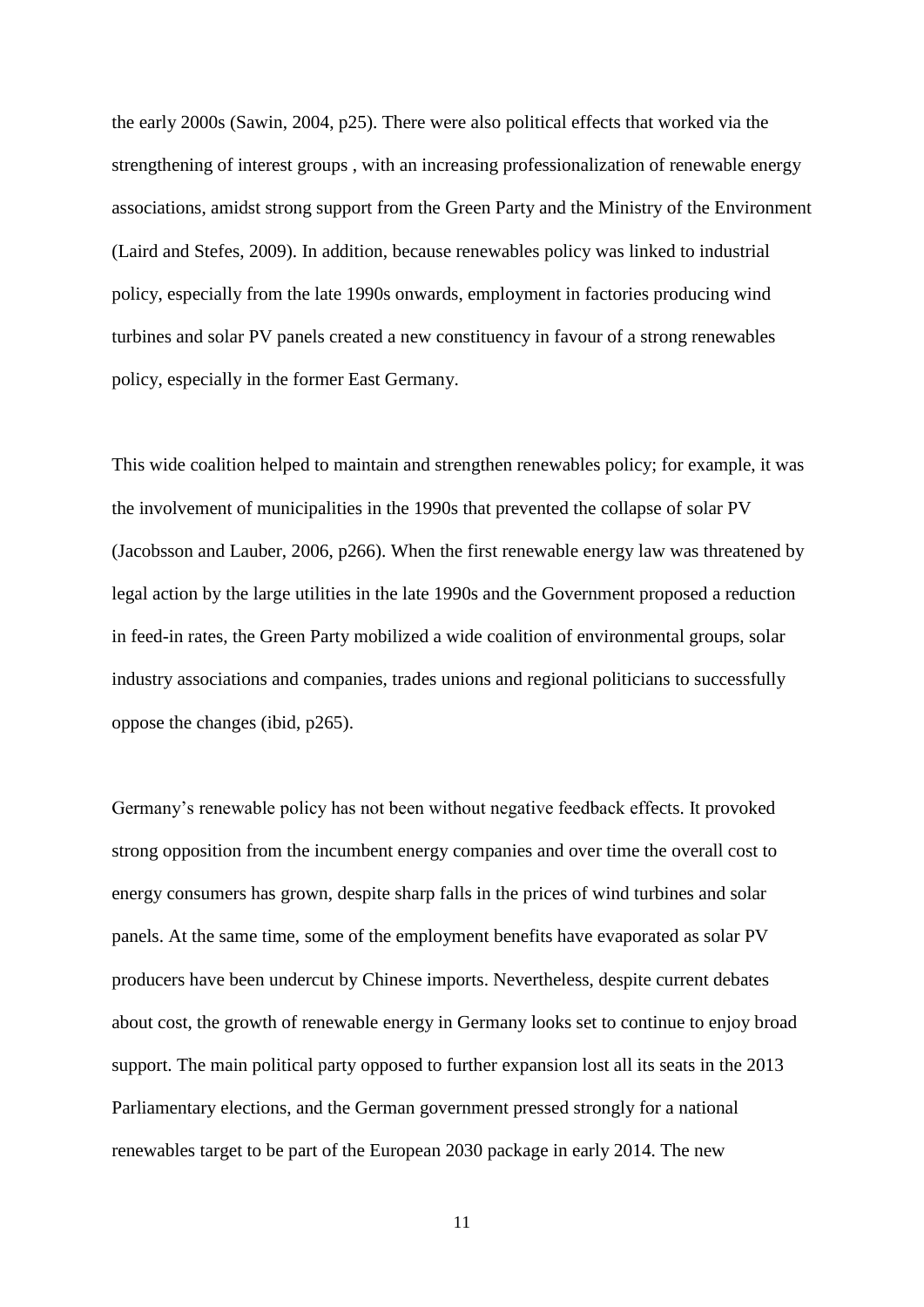government has introduced reforms to reduce some subsidies and spread their costs more widely, but planned growth in renewables remains unchanged.<sup>2</sup>

In the UK, policy took a different course. From 1989, renewable energy was in theory eligible for support through an auctioning policy, although in practice very little capacity was built (Mitchell and Connor, 2004). In 2003, a Renewables Obligation (RO) was introduced, which placed an obligation on large energy companies to source a certain proportion of generation each year from renewables. This created a market for renewables, but with a price that was not certain, and one which basically rewarded the cheapest technology (on-shore wind). As a result, almost all investment in new renewable energy under the RO was by large companies able to bear the price risk, and was concentrated in wind only (Mitchell et al, 2006). In terms of Figure 6.1 above, while German policies had begun to transform the structure of relationships in the sector, breaking down the distinction between providers and consumers, UK policy reinforced those structural divisions. A small and badly run grants programme supported a trickle of investment in solar PV by households, but this was at a tiny level compared with Germany. Eventually, in 2010, a feed-in tariff for small scale renewables was introduced, but following explosive growth in solar PV, tariff rates were quickly scaled back. Only in 2013 has the desire to reduce risk for larger investors led the UK to finally embrace a version of feed-in tariffs more widely.

The policy design of the Renewables Obligation has created weak positive feedback effects, and left the growth of renewables in the UK exposed to considerable negative feedback effects. Large energy companies have made the largest investment in renewables, but they also have existing high-carbon assets, and the companies have been half-hearted advocates for renewables at best. Their ambivalence has also affected interest group formation, with one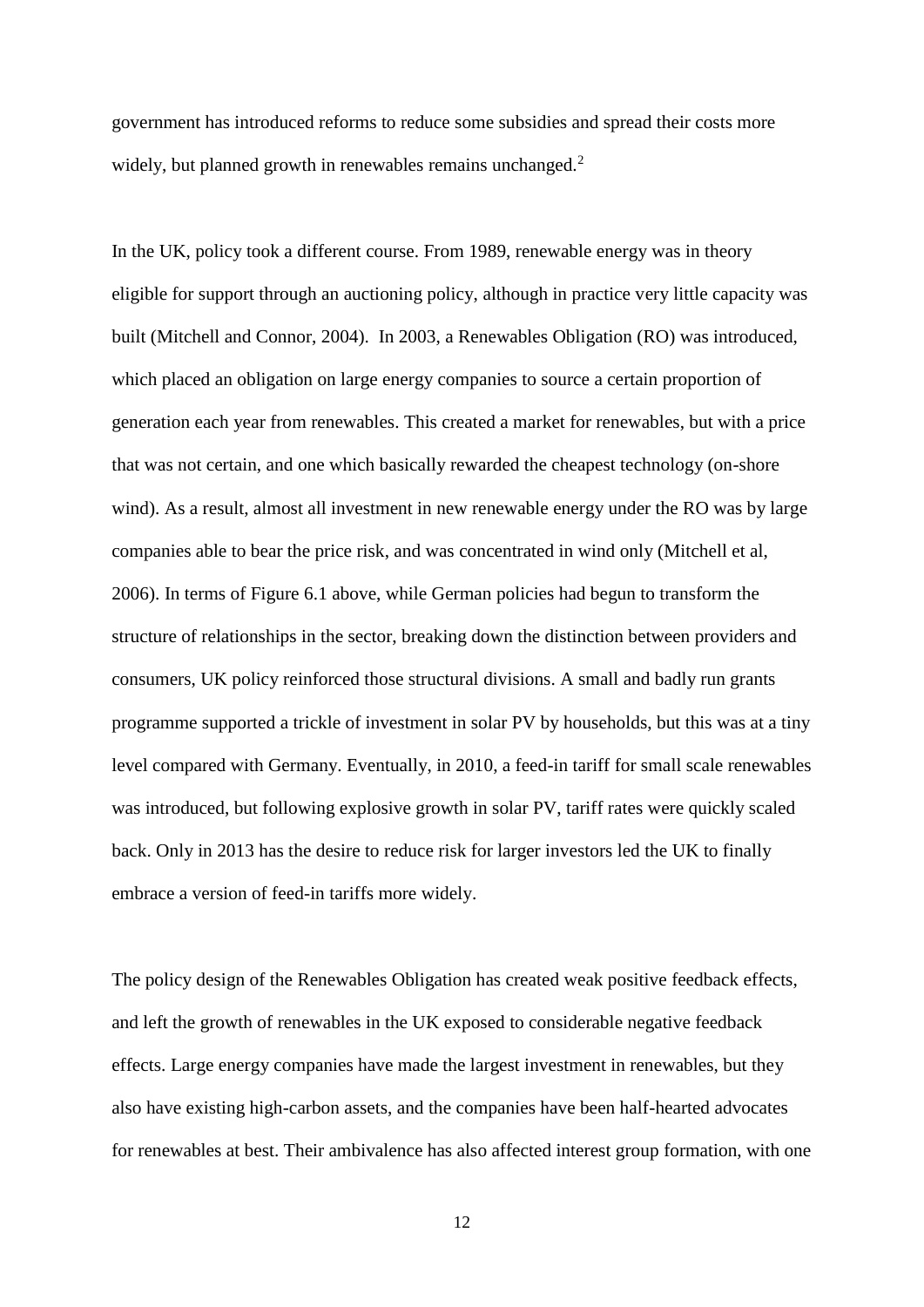organization (RenewableUK) representing larger companies and another (the Renewable Energy Association) the small-scale renewables lobby. During the debate about the introduction of a feed-in tariff in the UK, these two groups were unable to agree. The UK has also so far failed to develop a strong industrial policy and supply chain for renewable energy, meaning that employment effects are nowhere near as politically important as they have been in Germany, and that a narrative about the importance of 'green jobs' is not yet taken for granted.

At the same time, the dominance of large corporate interests in renewables has produced stronger negative feedback effects. One issue is planning. Whereas in Germany around half of onshore wind turbines were owned by farmers or local cooperatives in the late 1990s, in the UK 98 per cent were owned by large energy companies or developers, which have no link to or stake in the local society and economy (Pollitt, 2010, p36). Szarka (2006, p3046) argues that 'It is clear from fieldwork contacts with anti-wind protesters in Britain… that one cause of rejection is the feeling of injustice engendered by outside firms who exploit a local resource and impose burdens, but offer no community benefit or compensation'. Moreover , and again in contrast with Germany where tariffs were adjusted to help investors in less windy sites, the RO has incentivized developers to seek out the windiest sites, which often tend to be in ecologically and visually sensitive areas.

The fact that much of the financial benefit from renewables policy has been captured by large energy firms, which have become extremely unpopular since the mid-2000s due to price rises, suspected profiteering and high executive salaries, also leaves UK policy particularly exposed to the negative feedback effects of cost. Germany's renewable electricity support programme has so far cost about four times what the UK has spent, as a share of national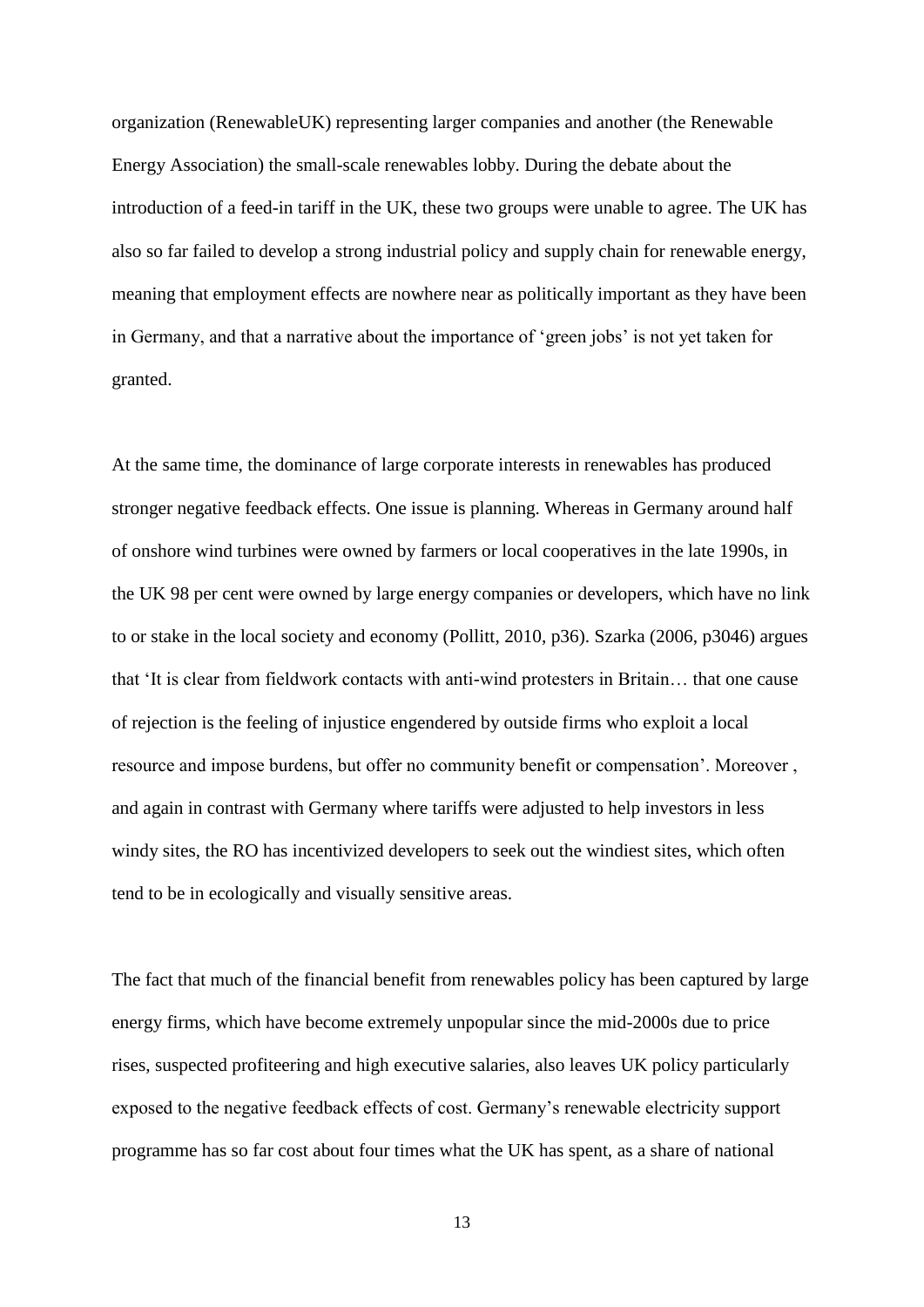income (OECD, 2013, p48). Despite this, rifts on the future of renewable power in the political elite and the media are stronger in the UK – with, for example, proposals to halt and even reverse on-shore wind expansion – creating considerable political uncertainty and a chilling effect on investment.

Overall, in Germany, renewables policy appears to have maintained a dominance of positive over negative feedback effects through spreading the benefits of the policy widely through society. Policy-makers, not without controversy, have tried to solve the problem of how to manage interests during transformation discussed above not so much by balancing them but by beginning to transform energy users into producers and challenging incumbents directly. It was not clear that this was intended at the start of the policy, but it has evolved in such a way as to produce this outcome. In the UK, by contrasts, policy has benefitted incumbent producers, but the problem of balancing this approach with the interests of users has become increasingly fraught over time.

## *India and China*

This framework can also be applied in the very different settings of countries like India and China. These countries are still at a relatively early stage of transformation in terms of renewable power. For example, despite rapid growth (Lewis, 2011; Sharma et al, 2012), wind power as the leading technology in both countries still only provided 2.5 per cent of total electricity generation in India in 2011 and 1.5 per cent in China. Policy feedback effects are likely to be much weaker at this stage. However, both countries also have ambitious targets for renewable energy, and the policy feedback approach can help identify how far, and where, these ambitions are likely to encounter political problems.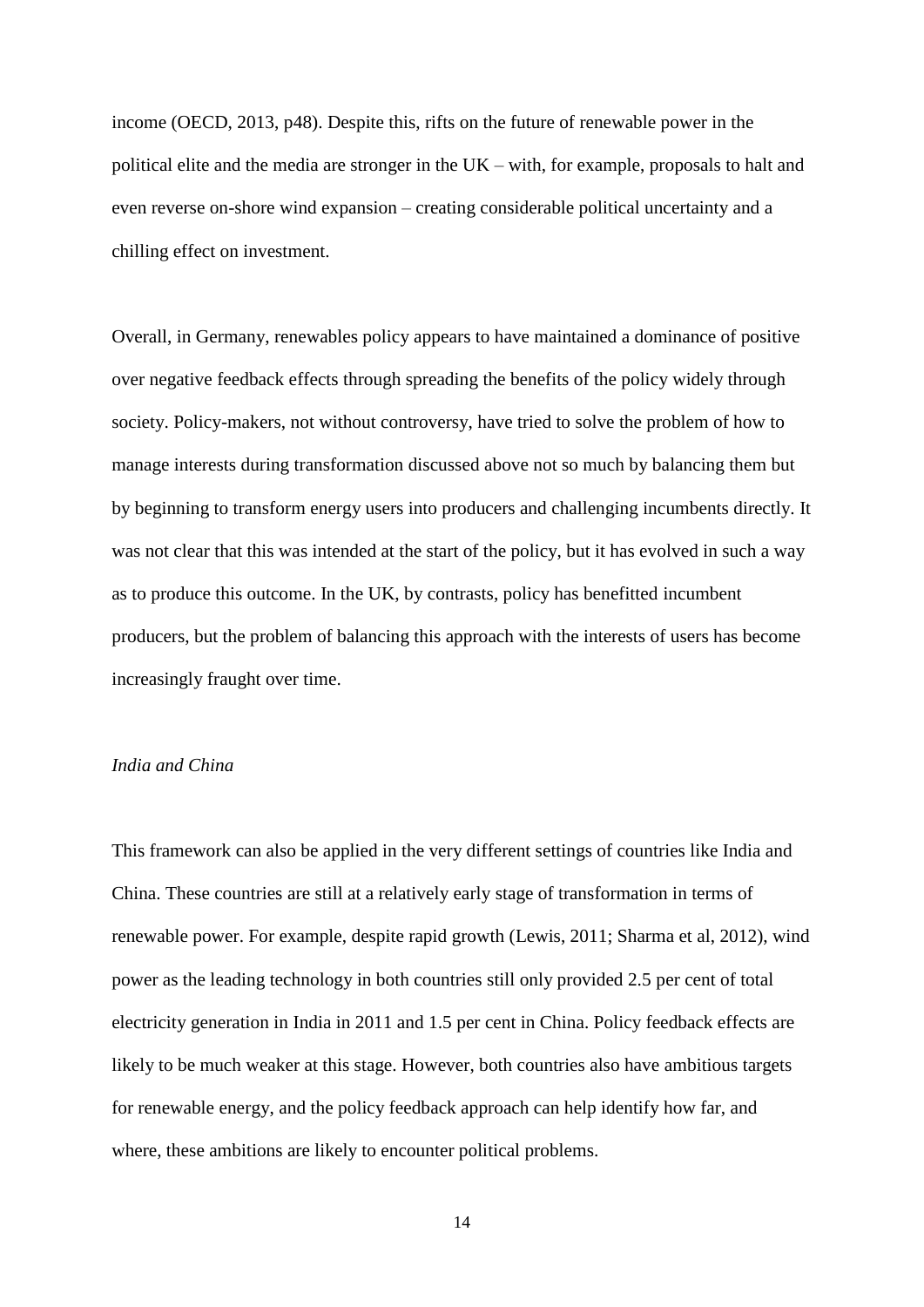Investment in wind power in India has historically been driven by capital subsidies and tax incentives, including accelerated depreciation (AD). This policy has drawn in investors from a wide range of businesses (who also seek on-site power generation given the unreliability of the Indian grid), and also fostered substantial development of wind farms by wind turbine manufacturers themselves in a so-called 'vertically integrated' model (Benecke, 2011; Shrimali, 2014). Interestingly, in terms of Figure 6.1 above, this policy approach means that the distinction between energy providers and consumers is again broken down, but unlike as in Germany, only for industrial and commercial customers, not for domestic customers, and with quite different political effects. Additional support mechanisms have also been introduced over the 2000s, including feed-in tariffs at the state level, a 'generation-based incentive' offered by the central government and a renewables obligation on (largely-state owned) electricity companies, but not all of these are functioning particularly effectively (Shrimali and Tirumalachetty, 2013).

The cost of feed-in tariffs for wind is incurred by state utilities, and passed on to customers. While the relatively small role of wind means that this is not yet a major problem, in some states, utilities and regulators have begun to worry about the sustainability of such costs and are pressing for a move to an auctioning policy (Kanchan, 2013), which has been successful in bringing down generation costs in solar PV (Deshmukh et al, 2011).

At the same time, support via accelerated depreciation has also produced negative feedback effects, not so much via electricity consumers as via the federal budget. In theory, this route leads ultimately to taxpayers, but the nature of Indian politics means that mechanisms of accountability are limited, and the pressure for cuts to support mainly comes from reformist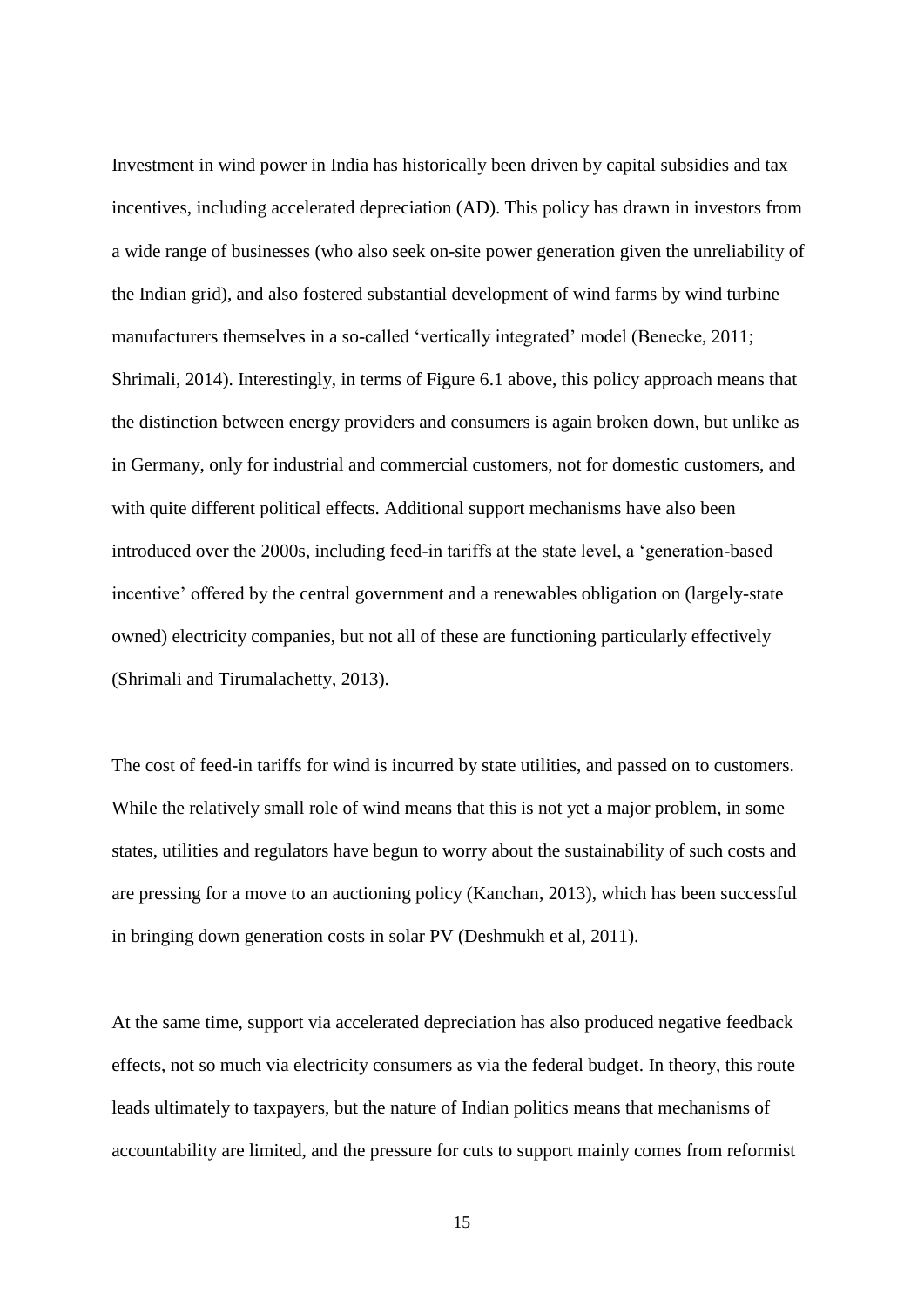policy-makers themselves. Accelerated depreciation covers other investments in addition to wind farms, but overall it is responsible for almost half India's foregone tax revenue from the corporate sector (Bandyopadhyay, 2013), and has come under increasing pressure from a government interested in fiscal reform. In 2012, the allowance for wind investments was slashed and the generation-based incentive was cut, leading to a sharp slowdown in new investment. <sup>3</sup>

If wind, and indeed large-scale solar PV investments grow on the scale envisaged by national targets for renewables, a further negative feedback effect may arise through competition for land. Early so-called solar 'ultra-mega power plants' are being sited on government–owned land, but clashes over the siting of renewables in farming communities are not unknown, and informed observers argue that without benefits for local communities this will be a potential problem for the growth of renewables in future.<sup>4</sup>

Against these negative feedback effects, positive effects are also likely to play some role. India has favoured local turbine manufacturing through import duties, although its industrial policy for wind has been nowhere nearly as active as China's (Lewis, 2011). The leading turbine manufacturer, Suzlon, estimates that the wind industry is creating around 40,000 jobs a year. Also important, as in Germany, will be popular ownership of, or participation in renewables, with a large increase in solar PV on domestic roofs anticipated, partly financed and/or owned by energy services companies.

China's wind boom originates from 2003, when the government introduced a policy of auctioning opportunities to build wind farms on pre-selected sites, with preferential loans and tax conditions, grid access and other infrastructure provided, while at the same time placing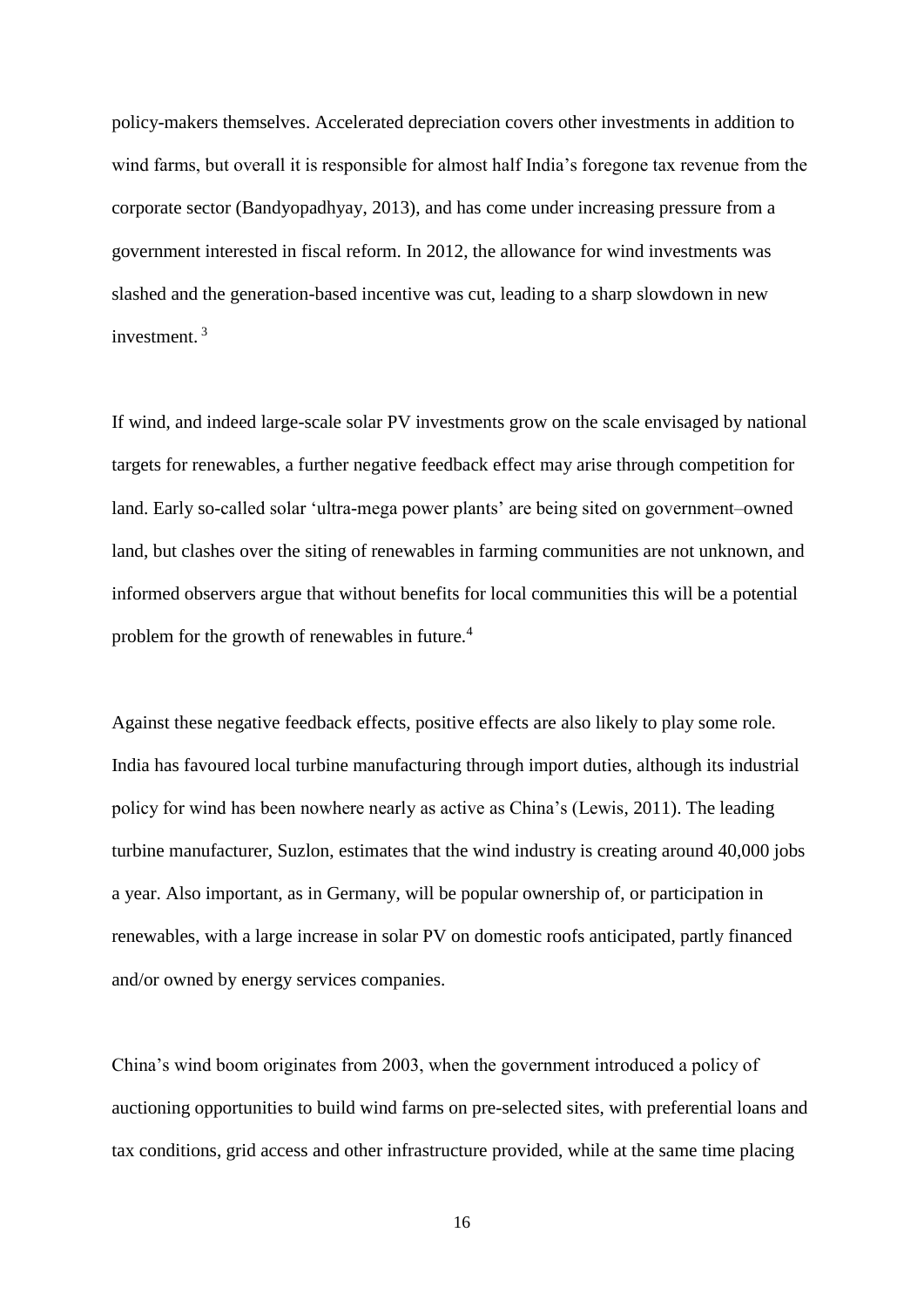obligations on state-owned power generation companies to generate a certain proportion of electricity from wind, and on state-owned supply companies to buy a certain proportion of electricity from renewable sources (Lema and Ruby, 2007; Lewis, 2011). The approach has incentivized a very rapid expansion of investment in wind capacity, with less attention to quality. There have been problems with poor turbine performance, lack of grid access and poor maintenance, and increasingly frequent incidents of turbine failure (Wang et al, 2012; Zhang et al, 2013). From 2009, a feed-in tariff policy was introduced to try to address some of these issues.

The key success of China's policy has been in building up what is now a globally successful wind industry through a highly active industrial policy (Lewis, 2011; Wang et al, 2012; Lema et al, 2013). This has led to positive feedback effects both through employment (in 2008 an estimated 1 million people were employed in the Chinese renewables industry, mostly in wind (Li, 2010)), and export earnings. These effects can be expected to grow further if the Chinese wind industry can further develop its position and if global wind markets hold up.

As in India, much of the political dynamics of the wind energy boom in China play out between large energy companies and policy-makers. At the national level, the state has been keen to promote a wind industry which is now a major exporter. Local governments are often keen promoters of smaller wind farms, which do not require state-level approval, because they bring tax revenue, provide jobs and help local industry (Zhang et al, 2013, p338). Energy companies, meanwhile, have mixed interests. Grid and supply firms have to buy wind energy, but to some extent have been allowed to pass costs through to consumers and in any case have soft budget constraints as state-owned enterprises. State-owned generation companies have invested heavily in wind power, because of the requirement on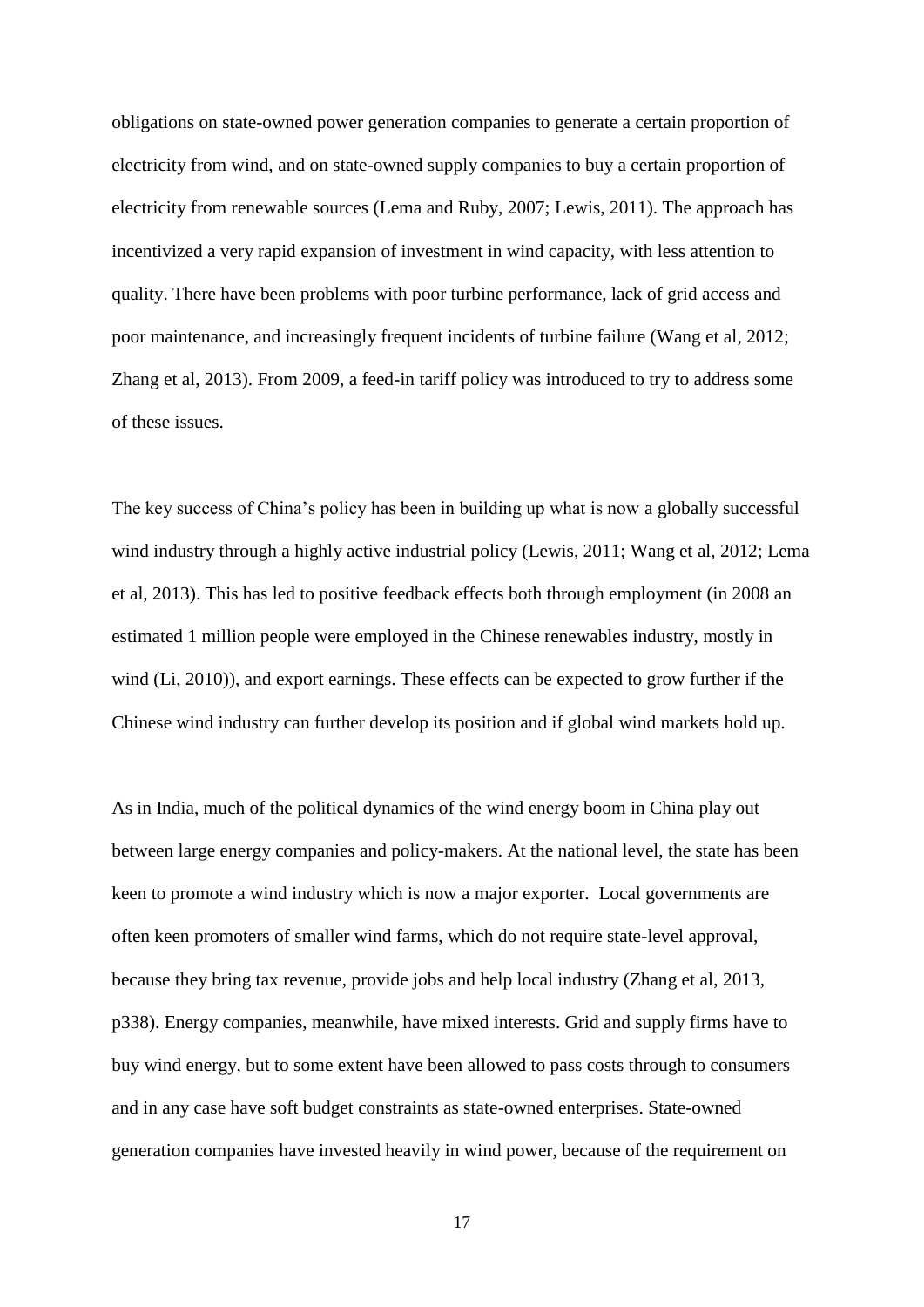them to meet their portfolio targets, which affects their ability to obtain permission to build more conventional (coal and nuclear) capacity. Such companies own more than 80 per cent of China's wind capacity (Zhang et al, 2013, p338).

The costs of wind and other renewables in China are now financed from a fund set up by a surcharge on consumers' bills (Yuan and Zuo, 2011). The surcharge is still fairly low, but has been increased several times since the mid-2000s. In spite of this, the renewables fund is still facing shortfalls, and there have as a result been delays in payments to wind developers since 2010 (Davidson, 2013). The most recent increase to the surcharge has involved a doubling for industrial customers but no change for domestic customers, a reverse of the German policy by which most industrial users were exempt from such charges. At the same time, feed-in tariffs have been somewhat scaled back, especially for solar PV. However, the overall political effects of negative cost feedback are likely to be limited. This is because the Chinese government sets electricity prices centrally and consumer prices have been kept low, including for industrial users (Rutkowski, 2013).

In China then, policy has been kept on track by strong positive feedback via the development of wind as industrial policy and by more direct control of energy companies by the state. The potential negative feedback effects of costs falling on electricity consumers is likely to remain small as long as the state continues to keep power prices low. In effect, in terms of Figure 6.1 above, the Chinese state is using its huge fiscal resources to act as a buffer between providers and users.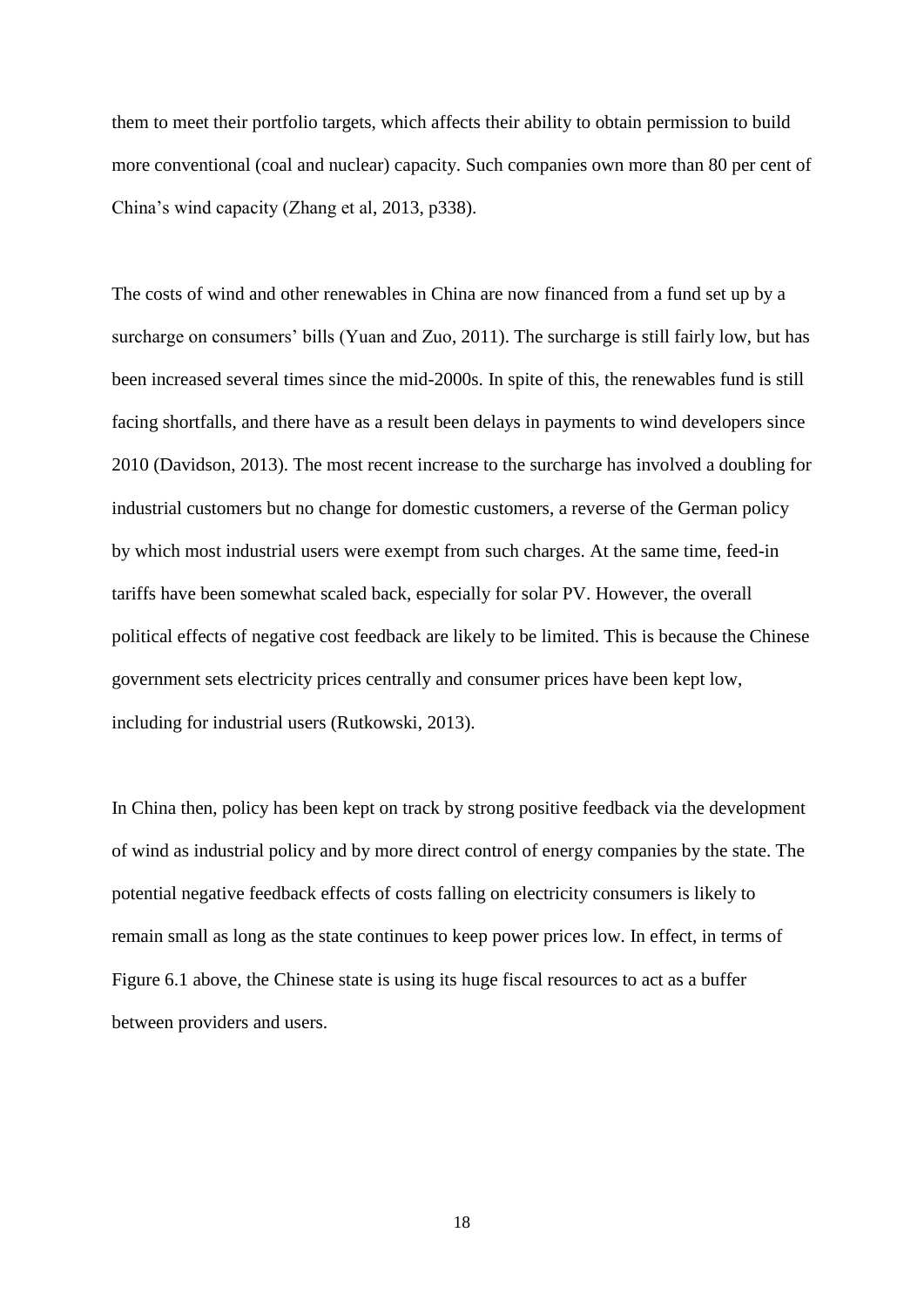#### **The role of institutional context**

#### *Diversity in social and economic institutional systems*

In addition to the nature of policies themselves, we might also expect the wider discursive, institutional and political context in which policies are made and implemented to also have an influence (Pierson, 1993, p602, Patashnik and Zelizer, 2009, p3). As discussed above, it is these contexts that determine the exact nature of the structural relationships between energy providers, users and policy-makers (see Figure 6.1 above) in different countries.

First, the range of options for policy design which are acceptable in any particular context will to a great extent be prescribed by what are sometimes called 'policy paradigms', i.e. interpretive frameworks of ideas and standards that are 'embedded in the very terminology through which policy-makers communicate about their work… influential precisely because so much of it is taken for granted and unamenable to scrutiny as a whole' (Hall, 1993, p279). Particular policy paradigms are in turn often associated with particular institutional systems. For example, Schmidt (2002) argues that in Britain policy has been dominated by a neoliberal paradigm, linked to a liberalized market institutional system and a politics deeply influenced by Thatcherism. By contrast, Germany's distinctive 'social market' paradigm complements a set of more deliberative economic institutions, while France's paradigm of *dirigisme* is a good fit for an institutional system in which the state plays a prominent role.

Beyond policy design, institutional systems may also influence the articulation of policies and political effects, i.e. how far positive and negative feedback effects are likely to arise, and whether these effects are amplified or dampened. Many policies for green transformation are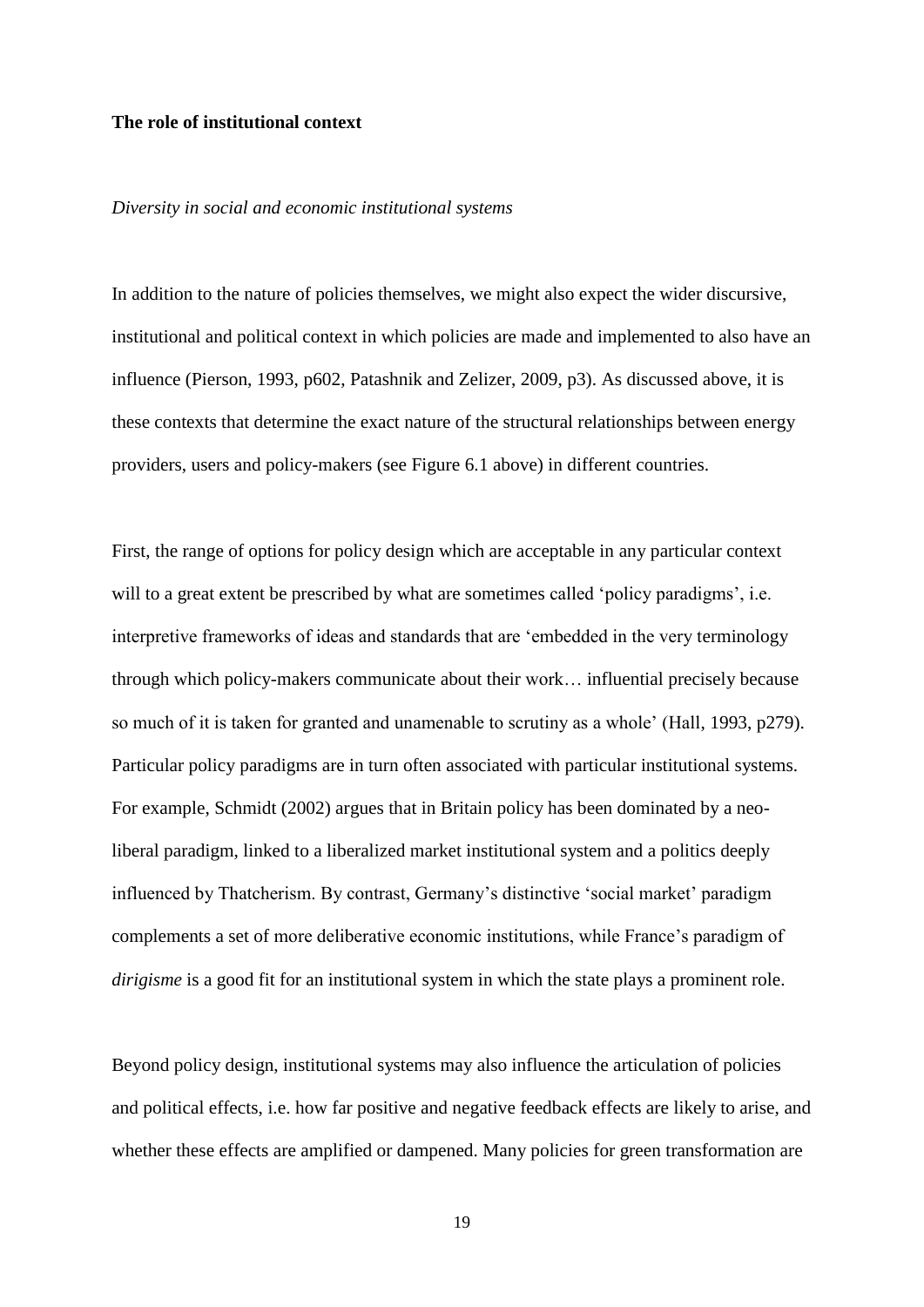essentially economic policies, involving taxes, subsidies and other forms of state or institutional support, so economic institutions are particularly important. For example, a renewable energy support policy can offer a subsidy, but how far investment in renewables actually takes place depends on how far financial institutions complement that policy and provide credit on acceptable terms. Equally, a country with labour market and welfare systems that produce high levels of poverty and inequality may find it hard to place the costs of renewable energy support on energy bills, as it this amplifies the political effects of a negative policy feedback to the point of crisis.

The importance of context for policy feedback effects suggests that differences in speeds and paths of green transformation in different countries may be related to *institutional diversity* across countries. There are many approaches to understanding such institutional diversity (see e.g. Crouch and Streeck, 1997; Schmidt, 2002; Morgan et al, 2010), and considerable debate over whether it is possible to classify countries into particular 'varieties of capitalism' (Hall and Soskice, 2001; Crouch, 2005a; Hancké et al, 2007) or the relevance of those models for countries outside of Europe (Carney et al, 2009; Schneider, 2009). However, common to all these approaches is the idea that different countries do have distinctive systems of social and economic institutions that complement one another, and which evolve over time (Crouch, 2005b, Streeck and Thelen, 2005). We can therefore expect such systems to have significant implications for the speed and path of a green transformation.

## *Germany and the UK*

Returning to the cases of Germany and the UK, there are several contrasts in institutions and discourses that may help explain why Germany adopted a policy which had the potential to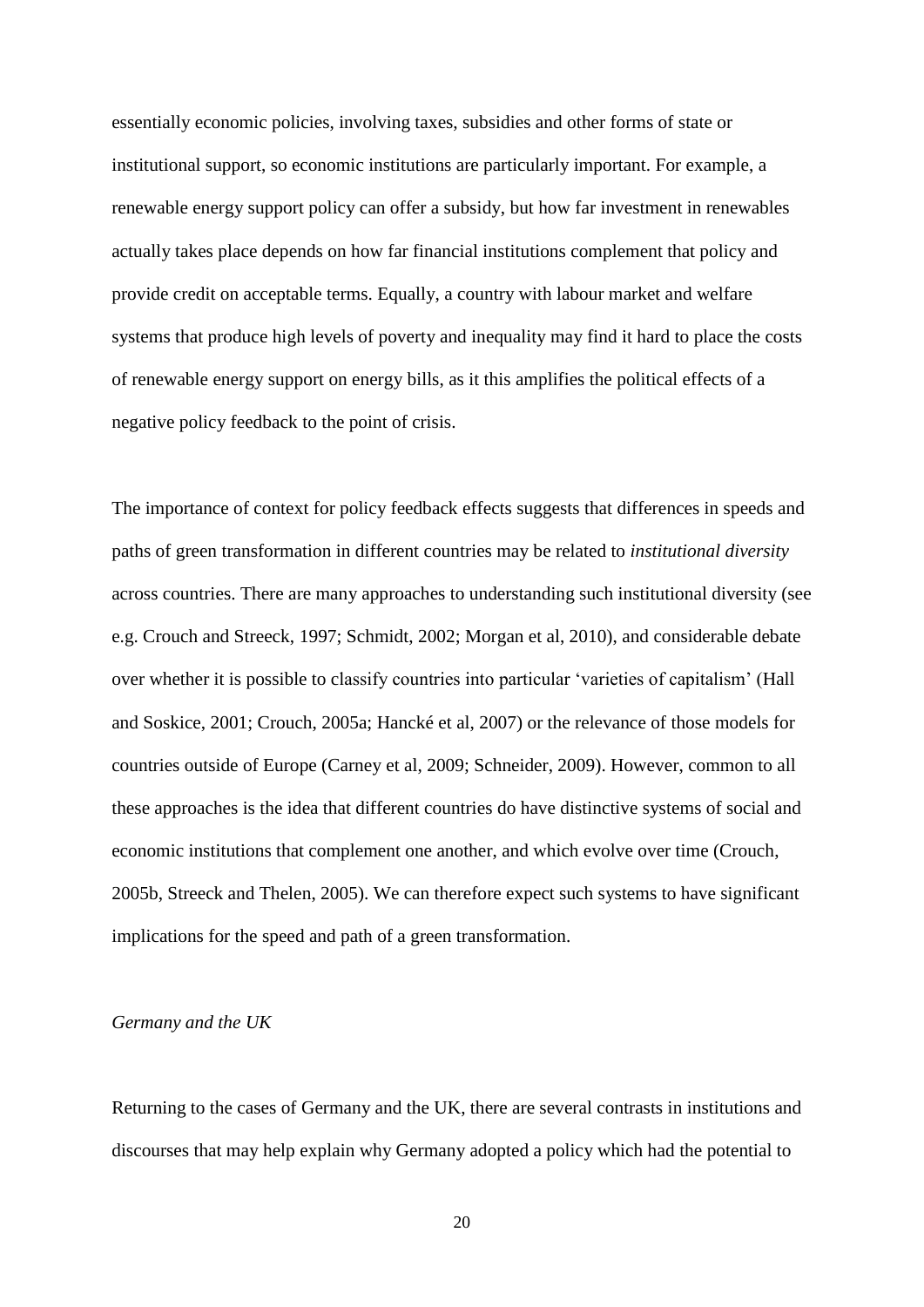create stronger positive feedback effects, and also why that potential was realized more fully.<sup>5</sup>

The Renewables Obligation (RO) was chosen in the UK explicitly as a mechanism that attempted to mimic a market, i.e. not setting a fixed price, and avoided an explicit technology-specific focus, and seen as superior to the German feed-in tariff specifically for these reasons. This approach was entirely consistent with a policy-making environment in the UK dominated by a neo-classical, and often neo-liberal, economic paradigm. In Germany, the neo-liberally minded finance ministry was also opposed to a technology-specific feed-in tariff. However, the wider German policy paradigm was more influenced by the concept of 'Ordoliberalism', a social market approach developed in Germany after the Second World War which laid much greater emphasis on active government intervention to ensure competition and prevent monopolistic or oligopolistic market power (Toke and Lauber, 2007).

Ordoliberalism also turned out to be far more consistent with the idea of an active industrial policy – and therefore a mission-oriented green industrial policy (see Mazzucato, chapter 9) – than the UK's policy paradigm. In the UK, governments since the 1970s have largely been sceptical of any directed form of industrial policy, with the Treasury in particular a major opponent. More widely, many comparative analyses of economic institutions lay emphasis on the much greater degree of coordination amongst industrial companies and the state in Germany compared with the UK (e.g. Hall and Soskice, 2001; Schmidt, 2002).

Other aspects of Germany's institutions have also turned out to play important roles in facilitating both the implementation of its renewable policy, and in increasing its net positive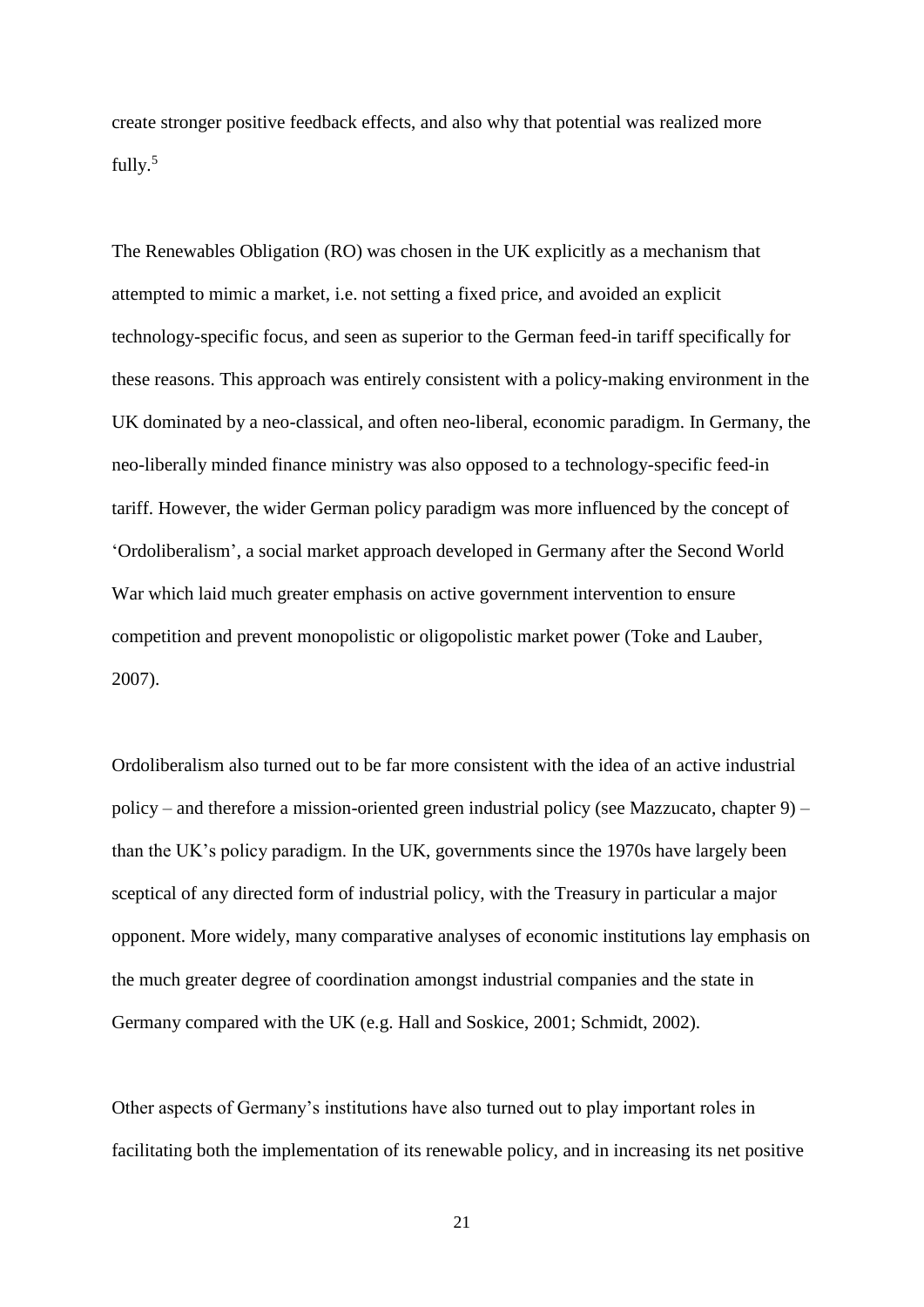political feedback effects. Much of the investment by non-corporate actors in renewables has been supported by state finance in the form of the KfW bank, channelled through a network of local and regional banks, which know their clients personally. The UK has no equivalent financial institutions.

In Germany, higher energy costs for consumers have not produced quite the same political backlash as in the UK partly because higher levels of welfare and lower inequality in Germany make fuel poverty and squeezed incomes in the middle less acute problems (Crepaz 1998; Iversen and Soskice, 2006).

Below the level of national political economy, German federalism and decentralization has also meant that municipalism is strong, at least compared with the UK's currently highly centralized system. Both municipal and regional government in Germany have been highly supportive of various aspects of renewables growth, and many municipalities in Germany still own energy supply and generation businesses that have given them a vehicle for investment. In the UK, such companies disappeared after the Second World War.

# *India and China*

In the case of India and China, there are similarities as well as differences in institutional context, which partly explains why they initially adopted similar support policies for wind that focused on capital costs and directed subsidy towards those institutions that play a leading role in their respective political economies – state-owned enterprises in China and family-owned corporations in India (e.g. Taylor and Nölke, 2008). Both countries have also historically embraced significant state intervention on the economy (although China to a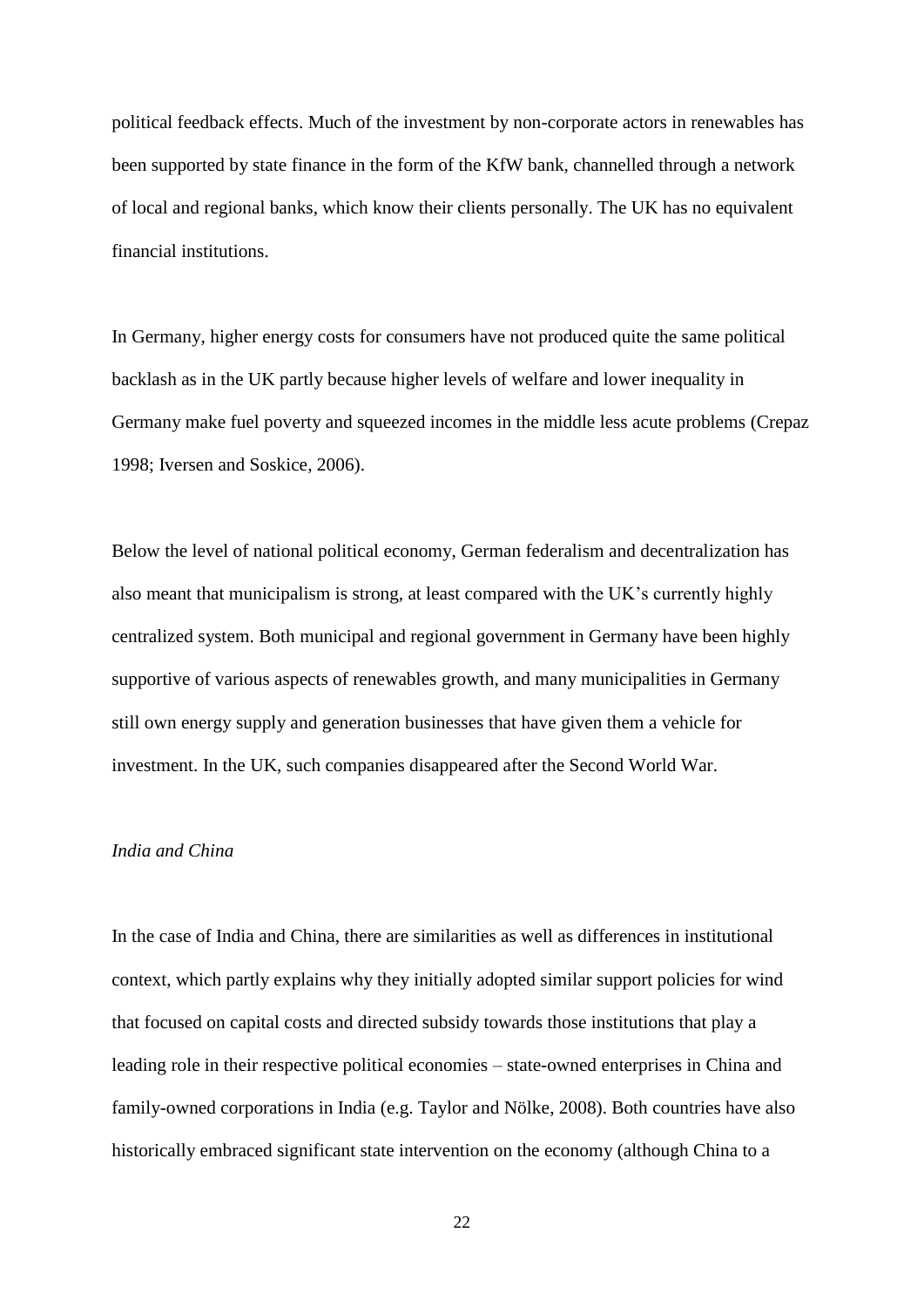greater extent than India), including active industrial policy. Chinese provinces and many Indian states also have state-owned energy utilities with soft budget constraints, a situation which has given policy-makers more room for manoeuvre in the balance between providers and users, and has also softened negative policy feedback that might work through private sector incumbents.

However, one key difference between the two countries that helps explain why the pace of wind expansion is currently faltering in India and not in China is the unwillingness of policymakers in India's central government to continue to subsidize wind via accelerated depreciation. This unwillingness can be explained in part by the policy paradigm of the current Indian government led until 2014 by Prime Minister Manmohan Singh, who has pursued a series of reforms over the last decade aimed at liberalization, tax simplification and fiscal consolidation clearly influenced by the ideas of orthodox economics.

#### **Concluding remarks**

What constitutes a green transformation will be open to contestation, but for any kind of transformation actually to occur it must be politically sustainable. Alliances for transformations need not only to be formed but also maintained and expanded. In this sense, if policies (or actions or campaigns by social movements) are to be successful in bringing about green transformations, they must be self-reinforcing, creating constituencies for their own implementation and expansion.

In terms of the concepts explored here, this means that policies must have a preponderance of positive feedback effects over negative ones if they are to become 'locked in'. For many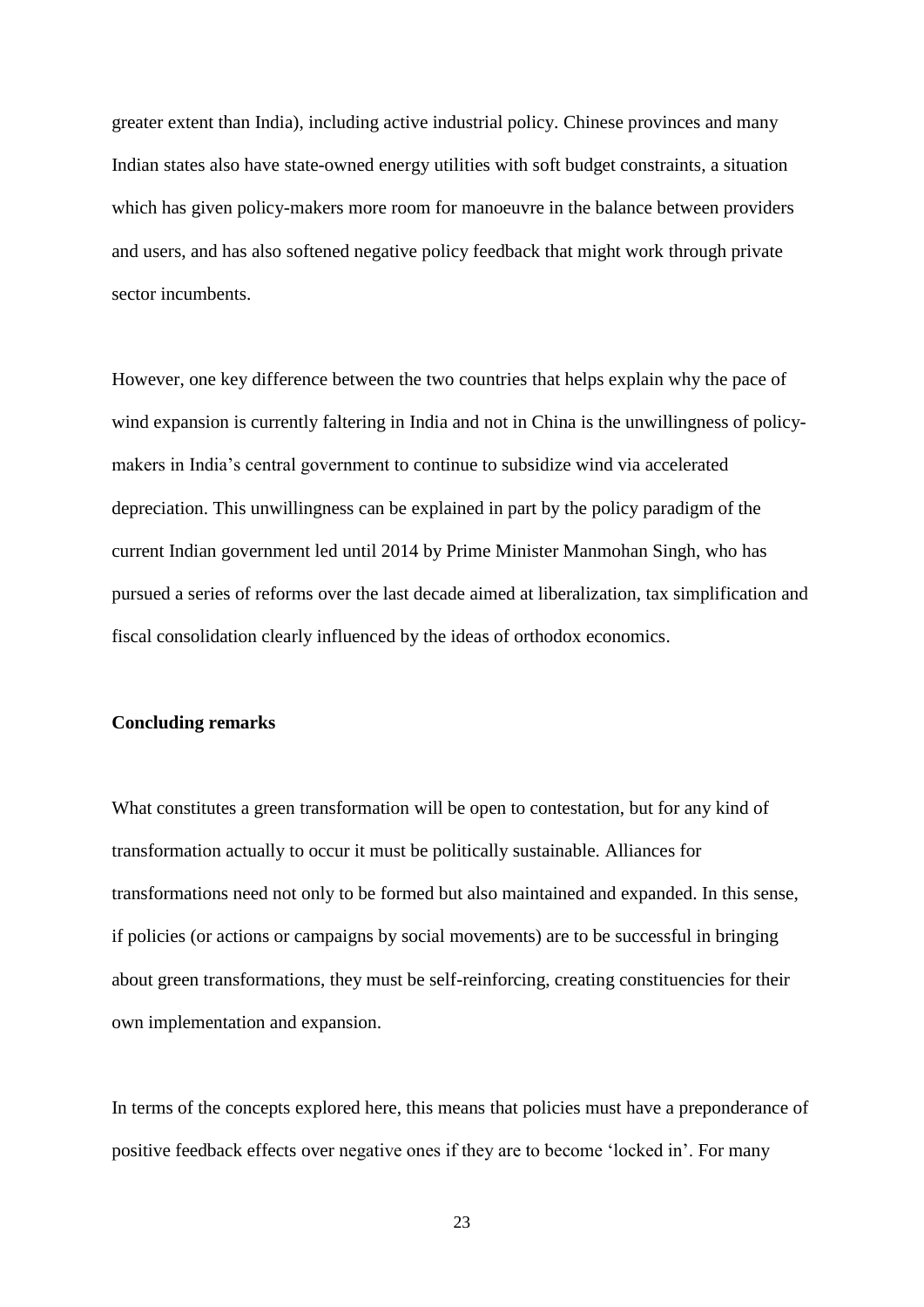sustainability problems, including climate change, this represents a major challenge, since transformative policies fly in the face of existing high-carbon lock-in, and will challenge existing vested interests, norms and institutions. In that sense, policies for green transformations are always likely to encounter negative feedback.

Here I have argued that an important factor in the balance between positive and negative feedback effects is the design of policies, using a number of comparative case studies. For example, Germany's policy approach has been to distribute subsidies from policy relatively widely, and use industrial policy to create employment, both of which have created important positive feedback effects to offset the inevitable negative feedback on the costs of the policy. This is not so much a case of grassroots innovation from below (see Smith and Ely, chapter 7) as mass appropriation of innovation from above. The UK's renewable support mechanism has done neither of these things, leaving subsidy to be captured by large and highly unpopular energy incumbents and the policy exposed.

I have also argued that both policy design and political effects in turn will depend in part on institutional systems and dominant policy paradigms present in a country. Again, taking the contrast between the UK and Germany, a technology-neutral, market-mimicking policy was the natural fit for the liberal policy paradigm in the former case, whereas an industrial policy for renewables was very difficult to get going, in contrast to Germany's more managed, coordinated institutional system and discourse.

Most of the analysis in this paper focuses on two sets of comparisons, one between Germany and the UK and another between China and India. However, it is also worth briefly considering what can be learned from comparing Asia with Europe. The first region has fast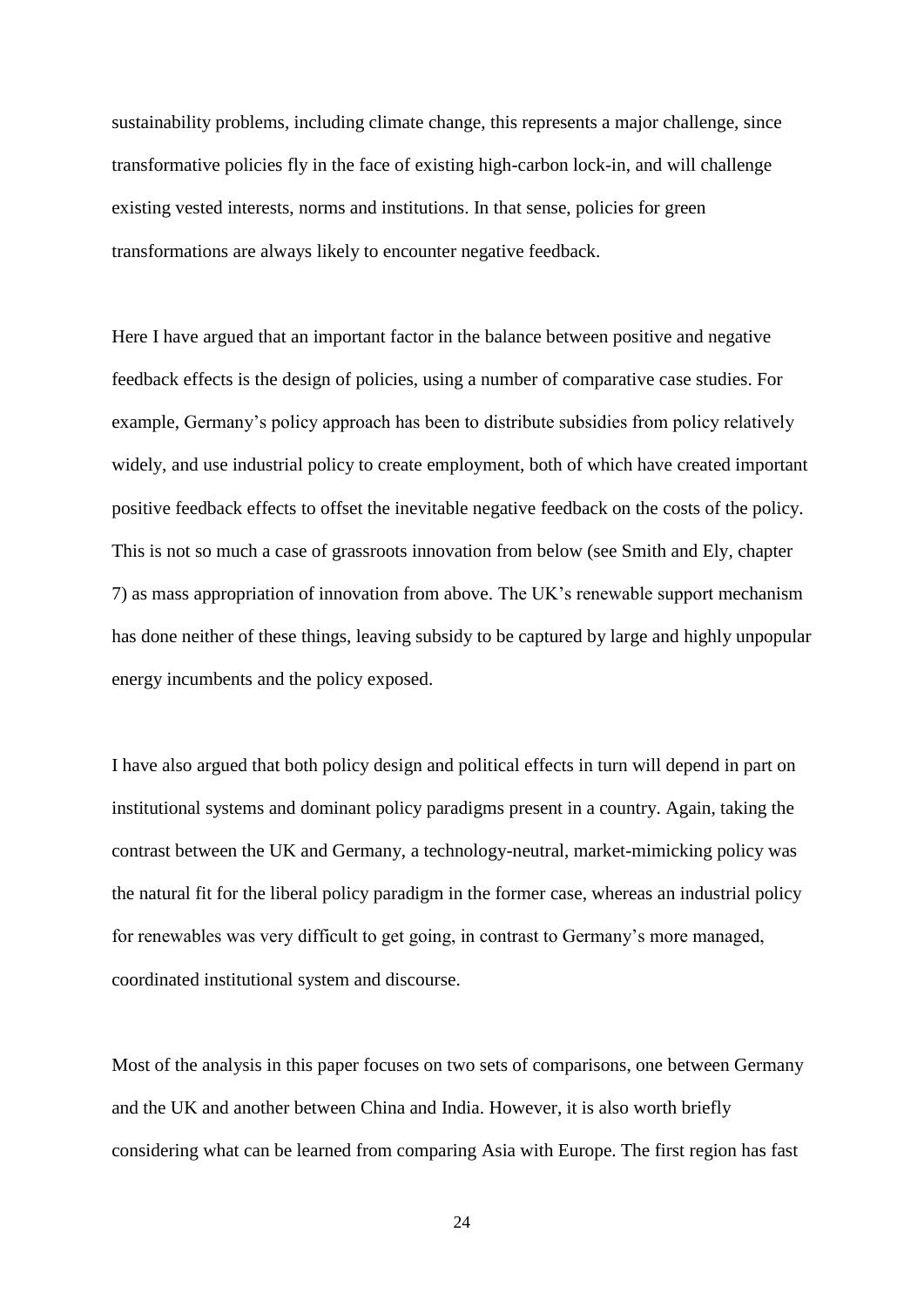growing rising powers with young populations, whereas the second is now economically sclerotic and fiscally constrained. This implies that, for a number of reasons, we might expect renewable energy policy to have a greater degree of political sustainability in the Asian countries, especially China. The Chinese state has deep pockets, which enables it to limit the negative feedback arising from costs to consumers. Both India and China can expect to create exporting industries in renewable energy on a greater scale, certainly than the UK. Both are at a much earlier stage of mass deployment. However, they could still learn from the different experiences of Germany and the UK, and be aware of both the political opportunities and potential traps that arise from policy design.

What are the lessons from this approach, if any, for accelerating green transformations? One is simply that climate policy-making, which is dominated by economics, should include more consideration of the political implications of policy. To some extent, policy-makers already do this in a self-censoring way, avoiding policies that they think will be too controversial with some groups, but they rarely think about deliberate strategies for positive feedback. In this sense, we should learn from the German experience. The creation of positive feedback effects in renewable energy policy in Germany was not an initially explicit aim; rather, this aspect emerged as an unintended consequence of policy design. But this does not mean that feedback aspects of policy should not be thought about from the start; indeed there is precisely an opportunity to do so. As the political dynamics of policy unfold over time, a strategy of adaptive management may also be important; responding to opportunities for positive feedback, or the threats of negative feedback as they arise. To some extent, the German case again provides a fairly successful example of this.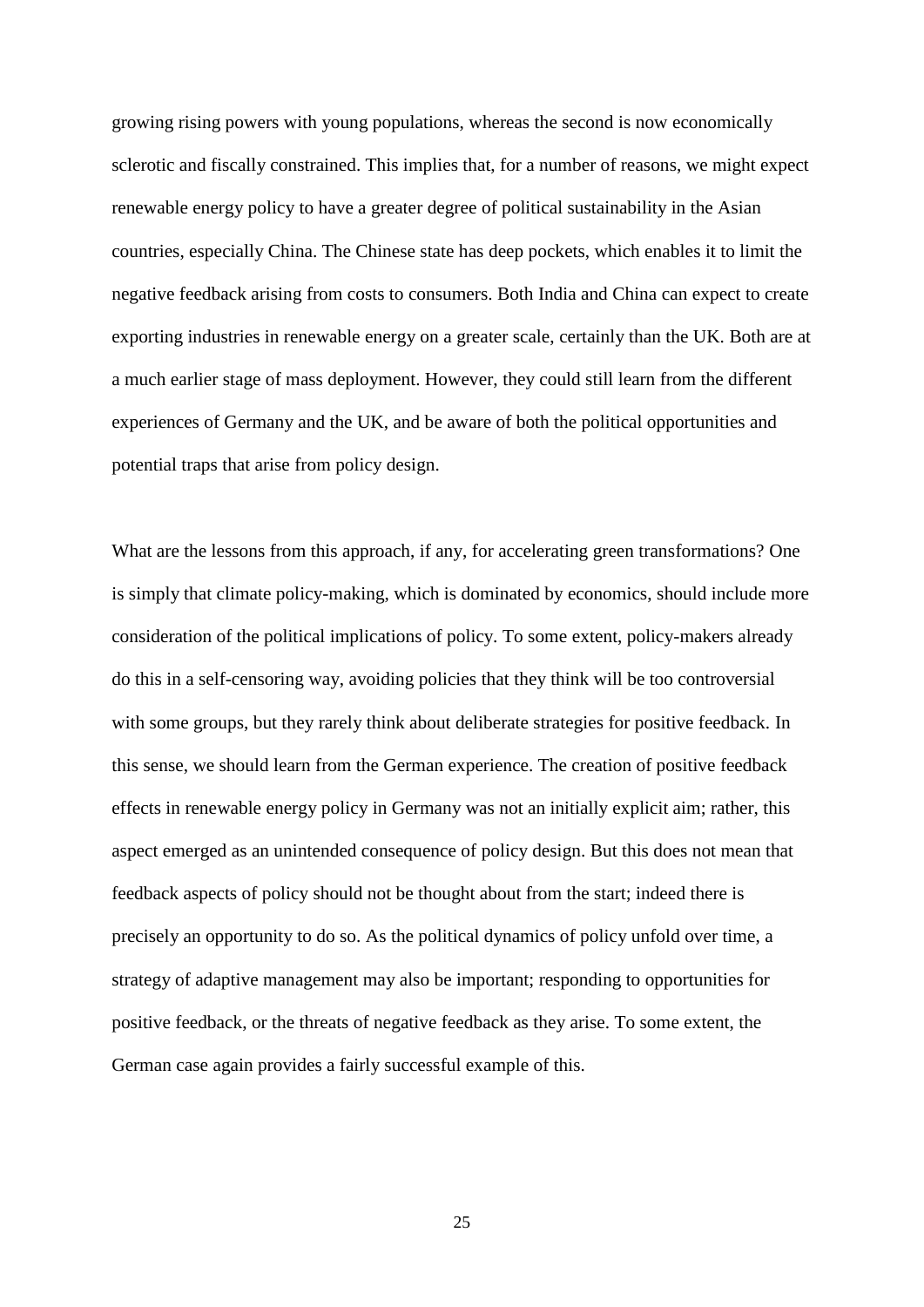A second implication is that countries with institutions that are less supportive of positive feedback effects should seek to change their institutions or develop new ones. This is a controversial area, with some arguing that institutional systems cannot be changed and others that they can. The key thing seems to be that what matters for learning from others is institutional function rather than form.

Finally, the approach taken here also throws some light on the relationships between social justice and green transformations. Policies which spread the benefits of transformations more widely, for example, Germany's employment in renewable supply chains in the deprived north and east of the country, are likely to produce valuable positive feedback effects and be more sustainable. A different perspective on the issue is to pose the question the other way round, i.e. does greater social justice make green transformation easier? Again, the experience of Germany and the UK would suggest that it does, because the better off are the poorest in society, the more able they are to bear some part of the costs of transformation, and able to claim some share of the benefits.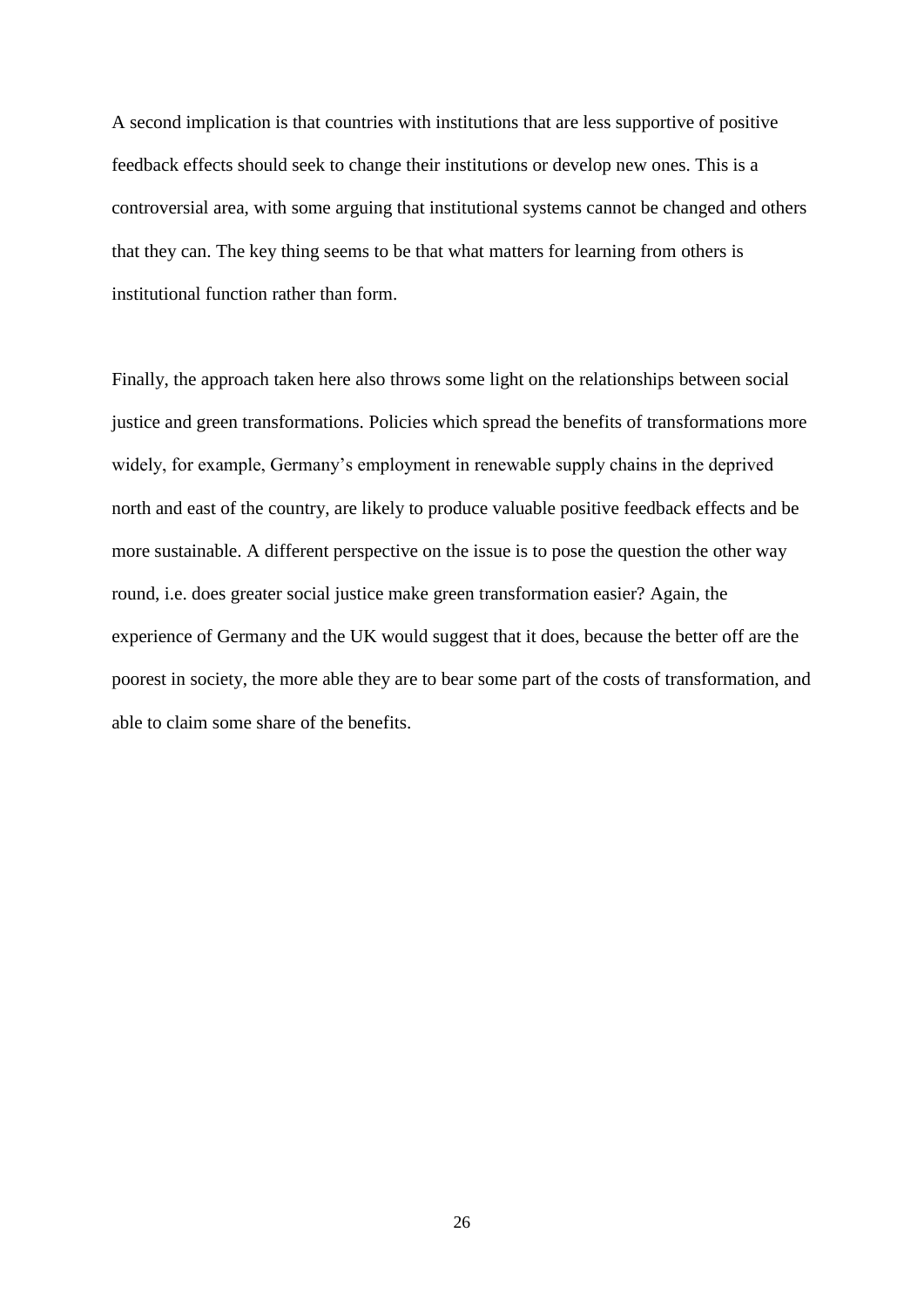# **Notes**

**.** 

<sup>2</sup> [www.carbonbrief.org/blog/2014/04/germany%E2%80%99s-renewables-reforms-are-a-step-towards-giving](http://www.carbonbrief.org/blog/2014/04/germany%E2%80%99s-renewables-reforms-are-a-step-towards-giving-energy-sector-back-to-big-corporations/)[energy-sector-back-to-big-corporations/,](http://www.carbonbrief.org/blog/2014/04/germany%E2%80%99s-renewables-reforms-are-a-step-towards-giving-energy-sector-back-to-big-corporations/) accessed 16 June 2014

<sup>3</sup> [www.business-standard.com/article/companies/restore-accelerated-depreciation-scheme-for-wind-sector](http://www.business-standard.com/article/companies/restore-accelerated-depreciation-scheme-for-wind-sector-suzlon-114020900114_1.html)suzlon-114020900114 1.html, accessed 16 June 2014

<sup>&</sup>lt;sup>1</sup> I am grateful to Carlota Perez, Hubert Schmitz and to the other contributors to this book for comments on earlier drafts and to Ashwin Gambhir for discussions on India's wind energy policies. The framework used here for analysing the politics of energy was jointly developed with Caroline Kuzemko, Catherine Mitchell and Richard Hoggett. This work was supported by The Engineering and Physical Sciences Research Council (EPSRC) [EP/K001582/1].

<sup>4</sup> Personal communication, Ashwin Gambhir, PRAYAS

<sup>5</sup> See also Laird and Stefes (2009) for a similar analysis of Germany and the US.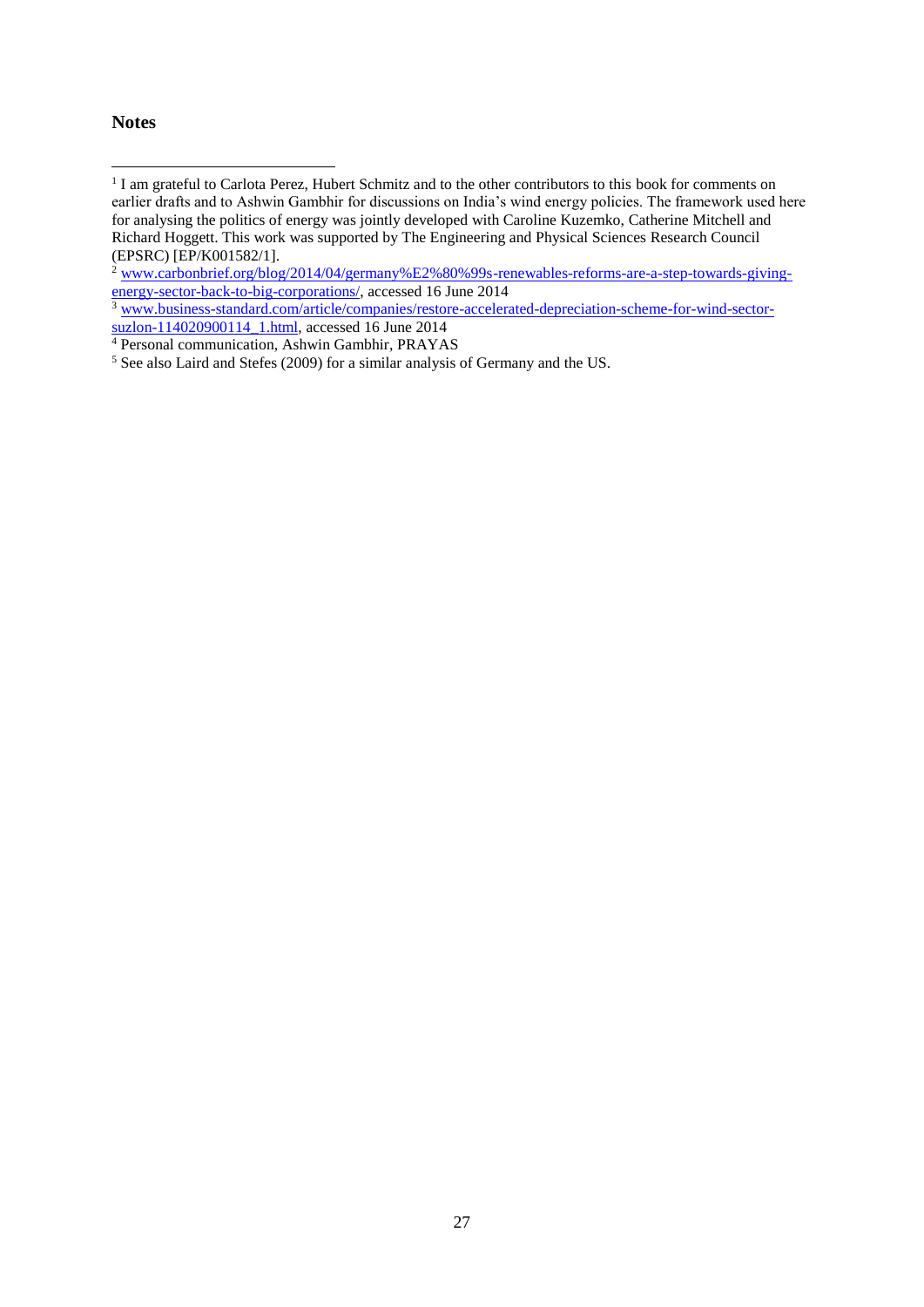# **References**

Arthur, W. B. (1989) 'Competing technologies, increasing returns and lock-in by historical events', *Economic Journal*, vol 99, pp116-131

Bandyopadhyay, S. (2013) *Tax Exemptions in India: Issues and Challenges*, Centre for Budget and Governance Accountability, Delhi

- Béland, D. (2010) 'Reconsidering policy feedback: How policies affect politics', *Administration and Society*, vol 42, pp568-59
- Benecke, E. (2011) 'Networking for climate change: Agency in the context of renewable energy governance in India', *International Environmental Agreements*, vol 11, pp23– 42
- Carney, M., Gedajlovic, E. and Yang, X. (2009) 'Varieties of Asian capitalism: Toward an institutional theory of Asian enterprise', *[Asia Pacific Journal of Management](http://link.springer.com/journal/10490)*, vol 26, pp361-380
- Crepaz, M. (1998) 'Inclusion versus exclusion: Political institutions and welfare expenditures', *Comparative Politics*, vol 31, no 1, pp61–80
- Crouch, C. (2005a) 'Models of capitalism', *New Political Economy*, vol 10, no 4, pp439-56
- Crouch, C. (2005b) *Capitalist Diversity and Change: Recombinant Governance and Institutional Entrepreneurs*, Oxford University Press, Oxford
- Crouch, C. and Streeck, W. (1997) *Political Economy of Modern Capitalism: Mapping Convergence and Diversity*, London, Sage

Davidson, M. (2013) 'Transforming China's grid: sustaining the renewable energy push', [http://theenergycollective.com/michael-davidson/279091/transforming-china-s-grid](http://theenergycollective.com/michael-davidson/279091/transforming-china-s-grid-sustaining-renewable-energy-push)[sustaining-renewable-energy-push,](http://theenergycollective.com/michael-davidson/279091/transforming-china-s-grid-sustaining-renewable-energy-push) accessed 12 February 2014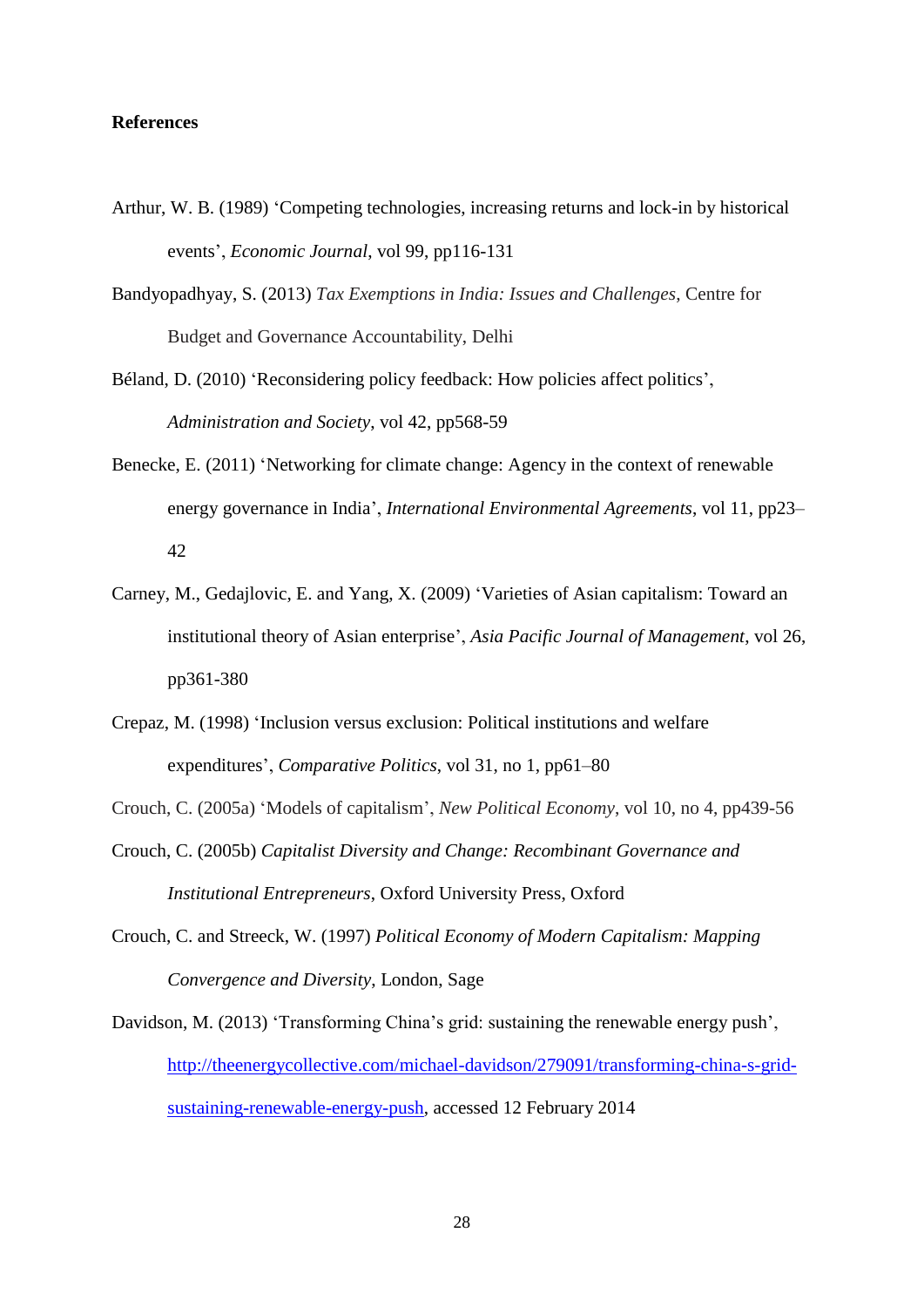- Deshmukh, R., Gambhir, A. and Sant, G. (2011) India's solar mission: Procurement and auctions, *Economic and Political Weekly*, vol XLVI, no 28, pp22-26
- Hall, P. (1993) 'Policy paradigms, social learning and the state: The case of economic policymaking in Britain', *Comparative Politics*, vol 25, no 3, pp275-296
- Hall, P. and Soskice, D. (2001) *Varieties of Capitalism: The Institutional Foundations of Comparative Advantage*, Oxford University Press, Oxford
- Hancké, B., Rhodes, M. and Thatcher, M. (2007) 'Beyond varieties of capitalism', in B. Hancké, M. Rhodes and M. Thatcher (eds) *Beyond Varieties of Capitalism: Conflict, Contradictions and Complementarities in the European Economy*, Oxford University Press, Oxford
- Harrison, K. and Sundstrom, L. M. (2010) *Global Commons, Domestic Decisions: The Comparative Politics of Climate Change*, MIT Press, Cambridge, MA
- Iversen, T. and Soskice, D. (2006) 'Electoral institutions and the politics of coalitions: Why some democracies redistribute more than others', *American Political Science Review*, vol 100, no 2, pp165-181
- Jacobsson, S. and Lauber, V. (2006) 'The politics and policy of energy system transformation – explaining the German diffusion of renewable energy technology', *Energy Policy*, vol 34, no 3, pp256-276
- Jessop, B. (1990) *State Theory: Putting the Capitalist State in its Place*, Polity Press, Cambridge
- Kanchan, K. A. (2013) 'Power utilities oppose hike in wind tariff price', [www.downtoearth.org.in/content/power-utilities-oppose-hike-wind-tariff-price,](http://www.downtoearth.org.in/content/power-utilities-oppose-hike-wind-tariff-price) accessed 25 February 2014
- Laird, F. and Stefes, C. (2009) 'The diverging paths of German and United States policies for renewable energy: Sources of difference', *Energy Policy*, vol 37, no 7, pp2619-2629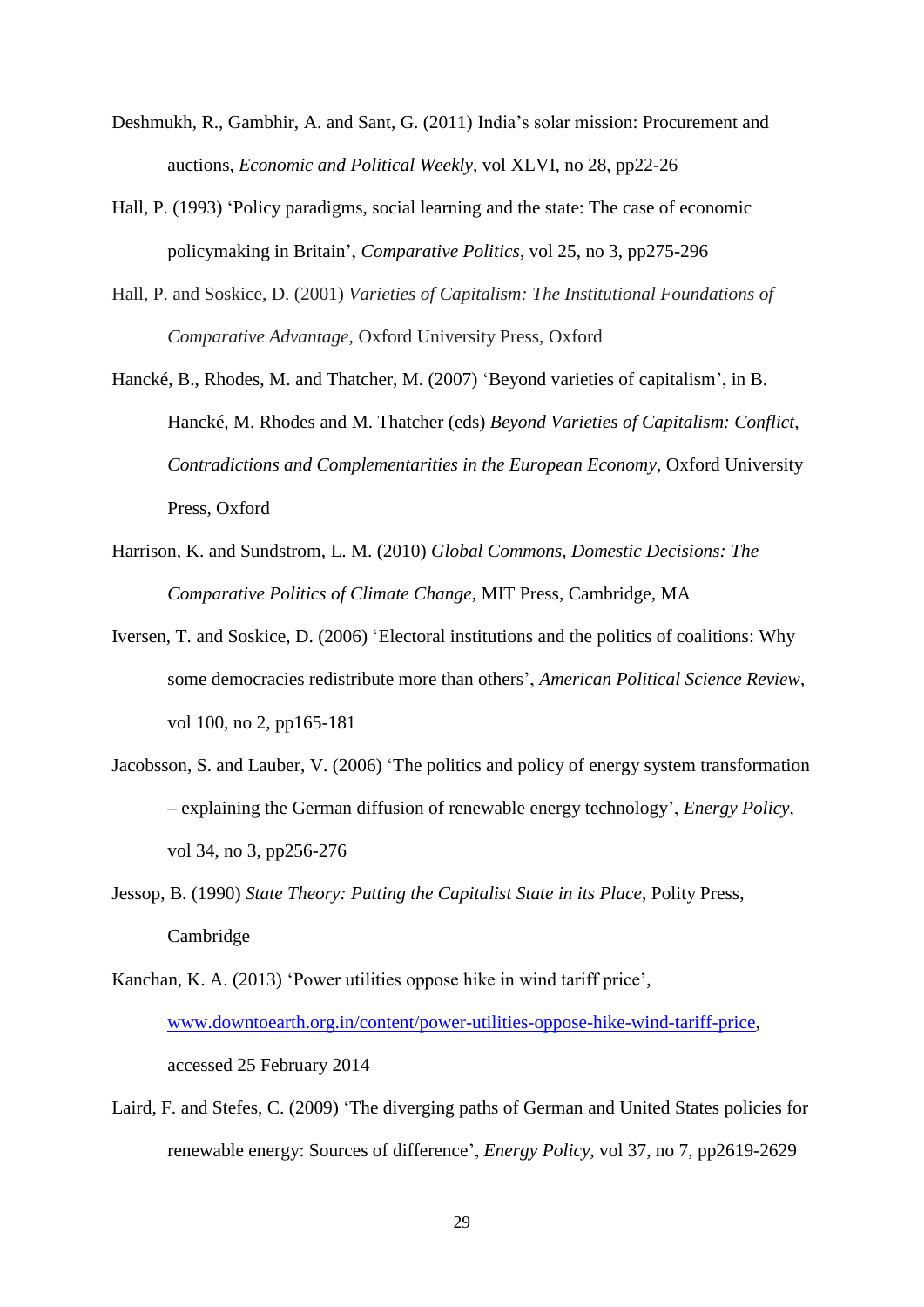- Lampton, D. (2014) 'How China is ruled: Why it's getting harder for Beijing to govern', *Foreign Affairs*, vol 93, pp74-84
- Lema, A. and Ruby, K. (2007) 'Between fragmented authoritarianism and policy coordination: creating a Chinese market for wind', *Energy Policy*, vol 35, no 7, pp3879-3890
- Lema, R., Berger, A. and Schmitz, H. (2013) 'China's impact on the global wind power industry', *Journal of Current Chinese Affairs*, vol 42, no 1, pp37-69
- Lewis, J. I. (2011) 'Building a national wind turbine industry: Experiences from China, India and South Korea', *International Journal of Technology and Globalisation*, vol 5, pp281-305
- Li, J. (2010) 'Decarbonising power generation in China Is the answer blowing in the wind?' *Renewable and Sustainable Energy Reviews*, vol 14, no 4, pp1154-1171
- Lockwood, M., Kuzemko, C., Mitchell, C. and Hoggett, R. (2013) *Theorising Governance and Innovation in Sustainable Energy Transitions*, IGov Working Paper 1304, Energy Policy Group, University of Exeter
- Mitchell, C. and Connor, P. (2004) 'Renewable energy policy in the UK 1990-2003', *Energy Policy*, vol 32, no 17, pp1935-1947
- Mitchell, C., Bauknecht, D. and Connor, P. (2006) 'Effectiveness through risk reduction: A comparison of the renewable obligation in England and Wales and the feed-in system in Germany', *Energy Policy*, vol 34, no 3, pp297-305
- Morgan, G., Campbell, J., Crouch, C., Pedersen, O. K. and Whitley, R. (2010) *Oxford Handbook of Comparative Institutional Analysis*, Oxford, Oxford University Press OECD (2013) *Effective Carbon Prices*, OECD, Paris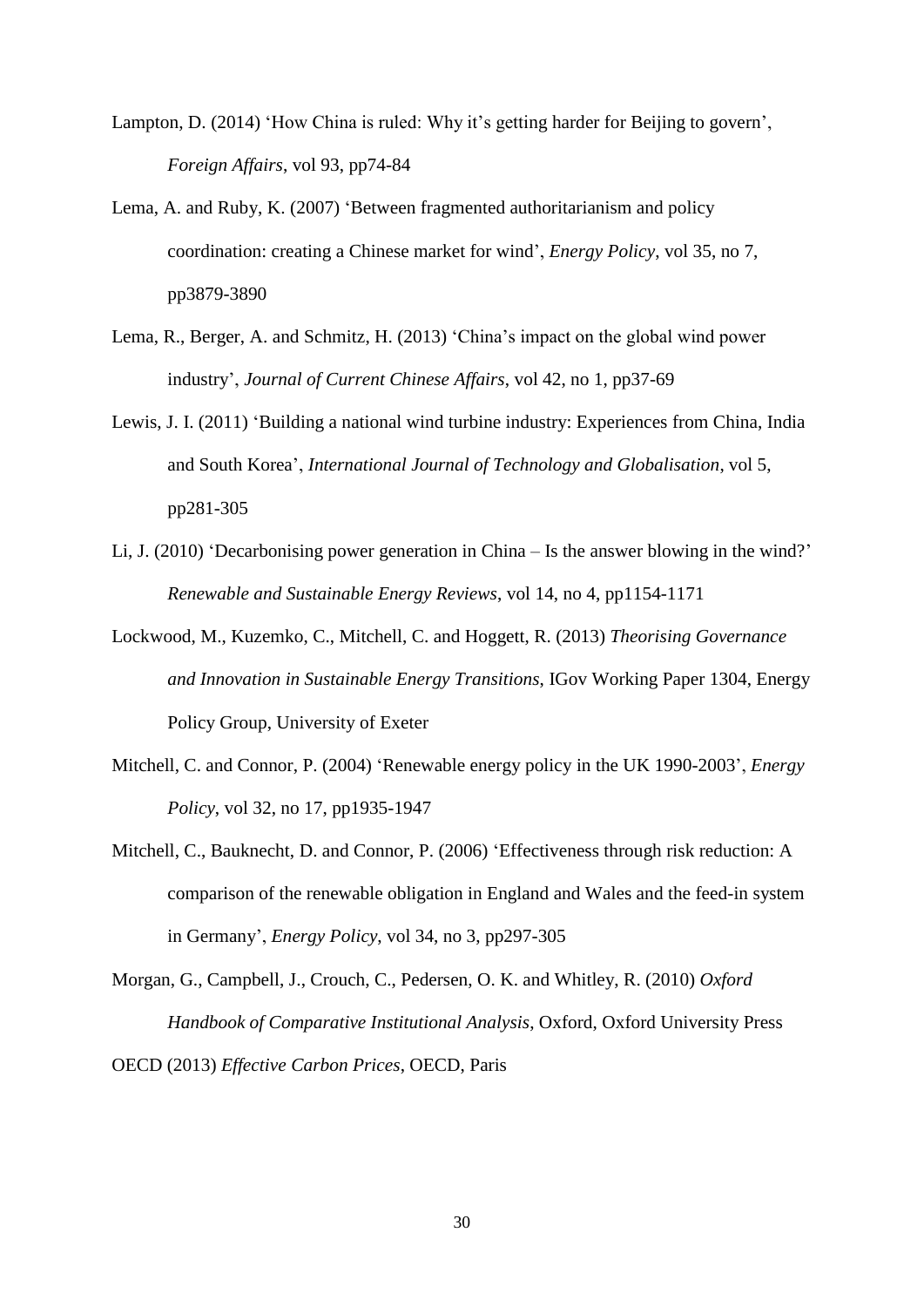- Patashnik, E. M. and Zelizer, J. E. (2009) 'When policy does not remake politics: The limits of policy feedback', paper presented at the Annual Meeting of the American Political Science Association, Toronto, Canada
- Peltzman, S. (1976) 'Towards a more general theory of regulation', *Journal of Law and Economics*, vol 19, no 2, pp211-48
- Perez, C. (2013) 'Unleashing a golden age after the financial collapse: Drawing lessons from history', *Environmental Innovation and Societal Transitions*, vol 6, pp9– 23
- Pierson, P. (1993) 'When effect becomes cause: Policy feedback and political change', *World Politics*, vol 45, no 4, pp595-628
- Pierson, P. (2000) 'Increasing returns, path dependence and the study of politics', *American Political Science Review*, vol 94, no 2, pp251-267
- Pollitt, M. (2010) *UK renewable Energy Policy since Privatisation*, Working Paper 1002, Electricity Policy Research Group, University of Cambridge
- Rutkowski, R. (2013) 'The price of power: The new Chinese leadership begins rebalancing with resource prices', *China Economic Watch*, Peterson Institute for International Economics, [http://blogs.piie.com/china/?p=2913,](http://blogs.piie.com/china/?p=2913) accessed 12 February 2014
- Sawin, J. (2004) *National Policy Instruments: Policy Lessons for the Advancement and Diffusion of Renewable Energy Technologies around the World,* Thematic Background paper, International Conference for Renewable Energies, Bonn [http://wofuco.inet.de/fileadmin/user\\_upload/Miguel/Sawin\\_\\_2004\\_\\_National\\_policy\\_](http://wofuco.inet.de/fileadmin/user_upload/Miguel/Sawin__2004__National_policy_instruments.pdf) [instruments.pdf](http://wofuco.inet.de/fileadmin/user_upload/Miguel/Sawin__2004__National_policy_instruments.pdf)
- Schmidt, V. (2002) *The Futures of European Capitalism*, Oxford University Press, Oxford
- Schmitz, H., Johnson, O. and Alternburg, T. (2013) *Rent Management – The Heart of Green Industrial Policy*, Working Paper 418, Institute of Development Studies, Brighton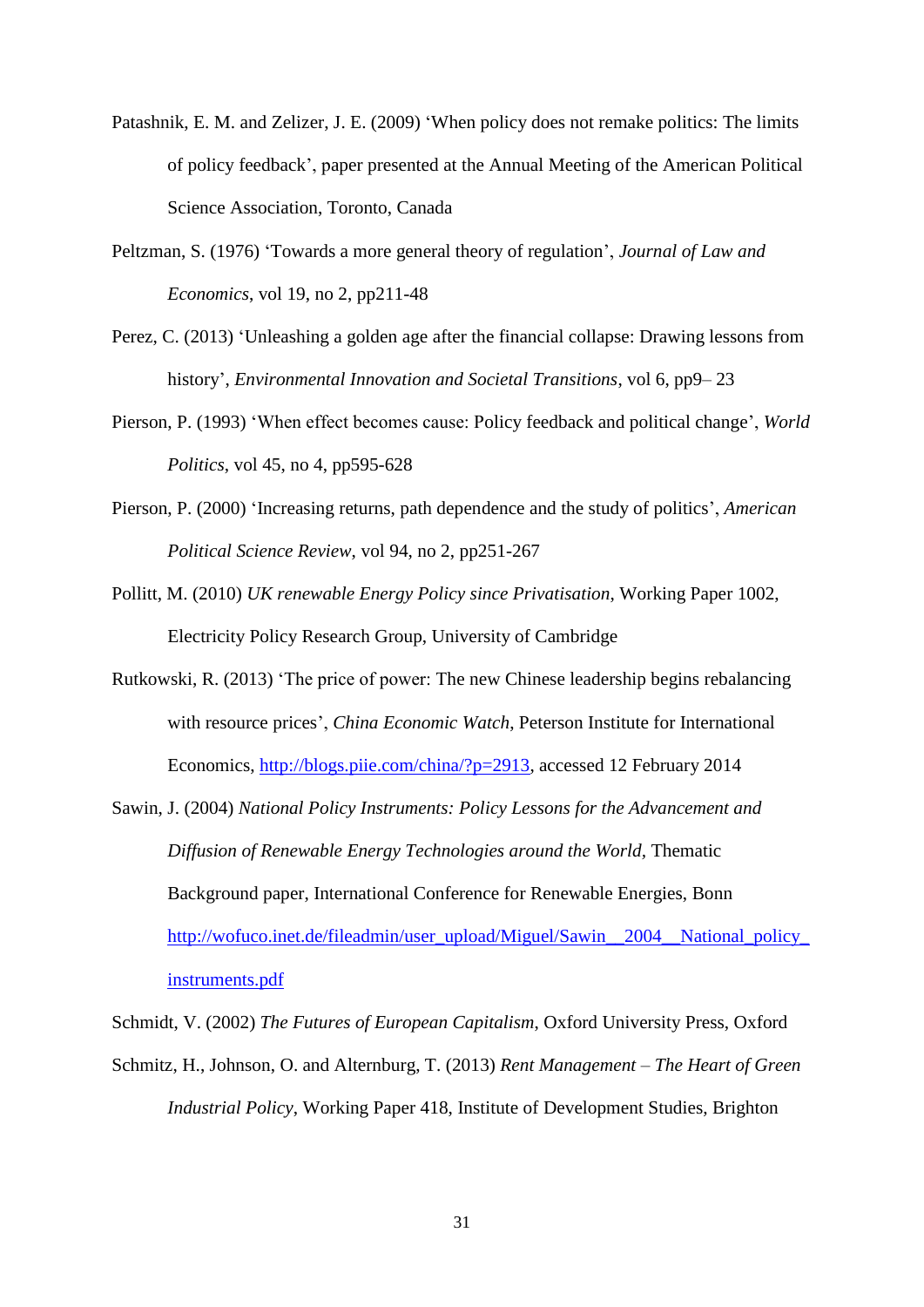- Schneider, B. (2009) 'Hierarchical market economies and varieties of capitalism in Latin America', *Journal of Latin American Studies*, vol 41, no 3, pp553-575
- Scarse, I. and Smith, A. (2009) 'The non-politics of managing low carbon socio-technical transitions', *Environmental Politics*, vol 18, no 5, pp707-726
- Sharma, A., Srivastava, J., Kar, S. K. and Kumar, A. (2012) 'Wind energy status in India: A short review', *Renewable and Sustainable Energy Reviews*, vol 16, pp1157-1164
- Shrimali, G. (2014) 'Wind energy auctions in India' Bharti Institute of Public Policy, [http://blogs.isb.edu/bhartiinstitute/2014/01/13/wind-energy-auctions-in-india/,](http://blogs.isb.edu/bhartiinstitute/2014/01/13/wind-energy-auctions-in-india/) accessed 12 February 2014
- Shrimali, G. and Tirumalachetty, S. (2013) 'Renewable energy certificate markets in India a review', *Renewable and Sustainable Energy Reviews*, vol 26, pp702-716
- Steves, F. and Teytelboym, A. (2013) *Political Economy of Climate Change*, Working Paper 13-02, Smith School of Enterprise and the Environment, University of Oxford
- Stigler, G. (1971) 'The theory of economic regulation', *The Bell Journal of Economics and Management Science*, vol 2, no 1, pp3-21
- Streeck, W. and Thelen, K. (2005) 'Institutional change in advanced political economies', in W. Streeck and K. Thelen (eds) *Beyond Continuity: Institutional Change in Advanced Political Economies*, Oxford University Press, Oxford
- Szarka, J. (2006) 'Wind power, policy learning and paradigm change', *Energy Policy*, vol 34, no 17, pp3041-3048
- Taylor, H. and Nölke, A. (2008) *Regulatory Governance and the Rise of Non-Triad Multinational Companies: A Modified "Varieties of Capitalism" Perspective on Indian Multinationals*, paper prepared for the ECPR Standing Group on Regulatory Governance Conference '(Re)Regulation in the Wake of Neoliberalism: Consequences of Three Decades of Privatization and Market Liberalization,' Utrecht,